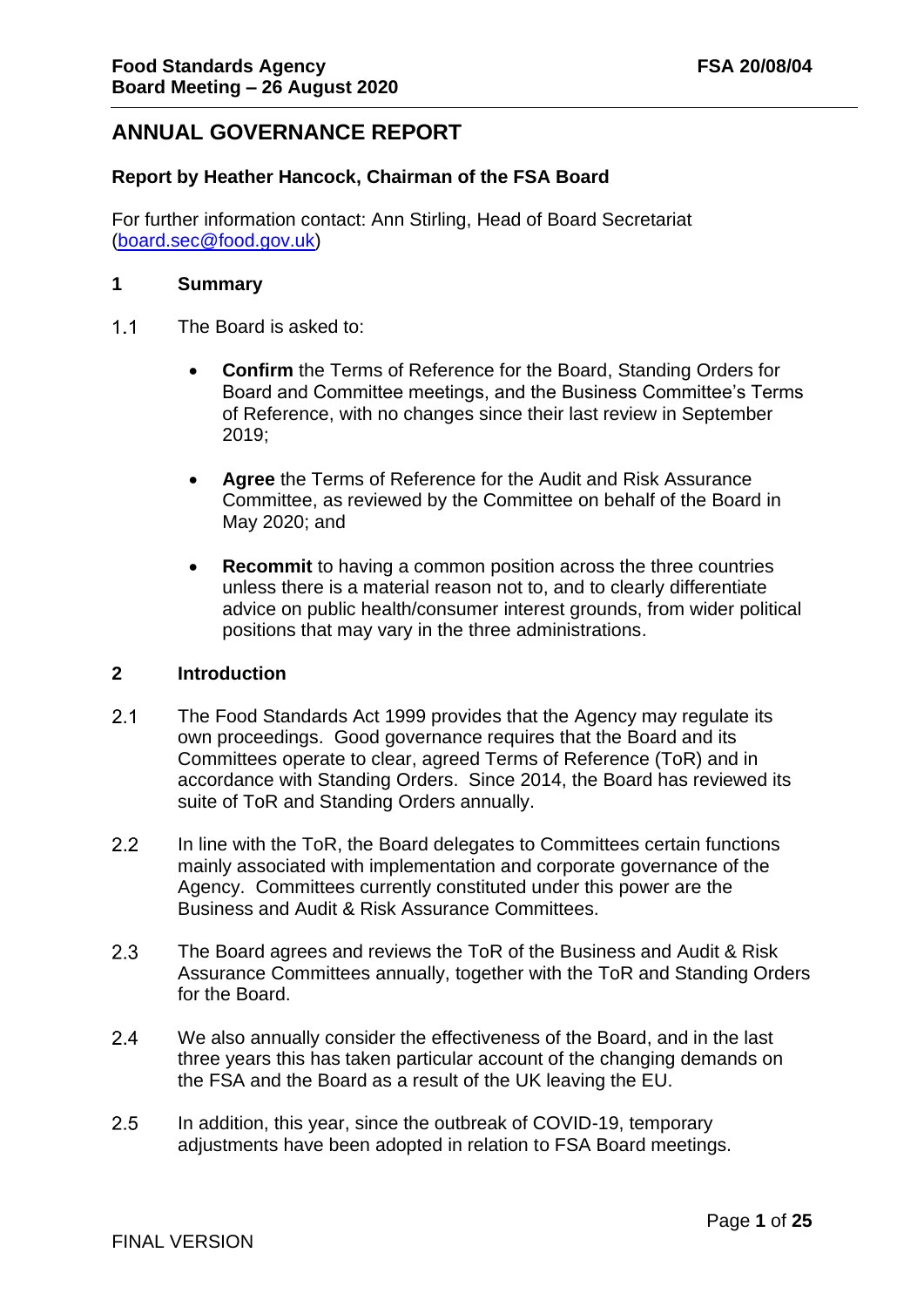#### **3 Annual Review of Terms of Reference and Standing Orders**

#### Terms of Reference for the Board

 $3.1$ No changes are proposed to the Board ToR (**Annex A**). These were substantially changed to reflect preparations for EU Exit, but as yet, of course, those changes are untested.

#### Terms of Reference for the Business Committee

 $3.2$ We are not proposing any changes to the Business Committee ToR (**Annex B)**. They will remain as the Board agreed them in September 2019.

#### Terms of Reference for the Audit & Risk Assurance Committee (ARAC)

- $3.3$ The current ToR for ARAC were most recently reviewed by the Committee, on the Board's behalf, in May 2020. Updates were made in relation to references to the 'Head of Internal Audit' being amended to the 'Head of Audit Assurance'.
- $3.4$ If the Board are content with the proposed updated ARAC ToR **(Annex C**), they will be updated as ARAC agreed them in May 2020. ARAC and then the Board will review them again in May 2021.

#### Standing Orders

- $3.5$ The Standing Orders for Board and Committee meetings (**Annex D**) were most recently reviewed and agreed by the Board in September 2019.
- $3.6$ We are not proposing any changes to the Standing Orders.

#### **4 Annual Review of Board Effectiveness**

- $4.1$ Every year the FSA Board is expected to undergo a review of effectiveness. In September 2019 the Board agreed to wait until the UK had exited the EU and the new arrangements for the Board, as agreed in paper FSA 18-09-08 Governance Review, had been properly tested before commissioning a full external review of the operation of the Board.
- 4.2 While the UK exited the EU in January 2020, we are currently in the Transition period and so there has not yet been the opportunity to bed in and test the new arrangements for the Board.
- 4.3 Given the significant impact the new arrangements will have on the role of the Board, the recommendation is to wait until the Transition period is over and our new arrangements have been properly tested before a full external review of the operation of the Board is commissioned. This is not ideal, but the changing external environment makes it the best option.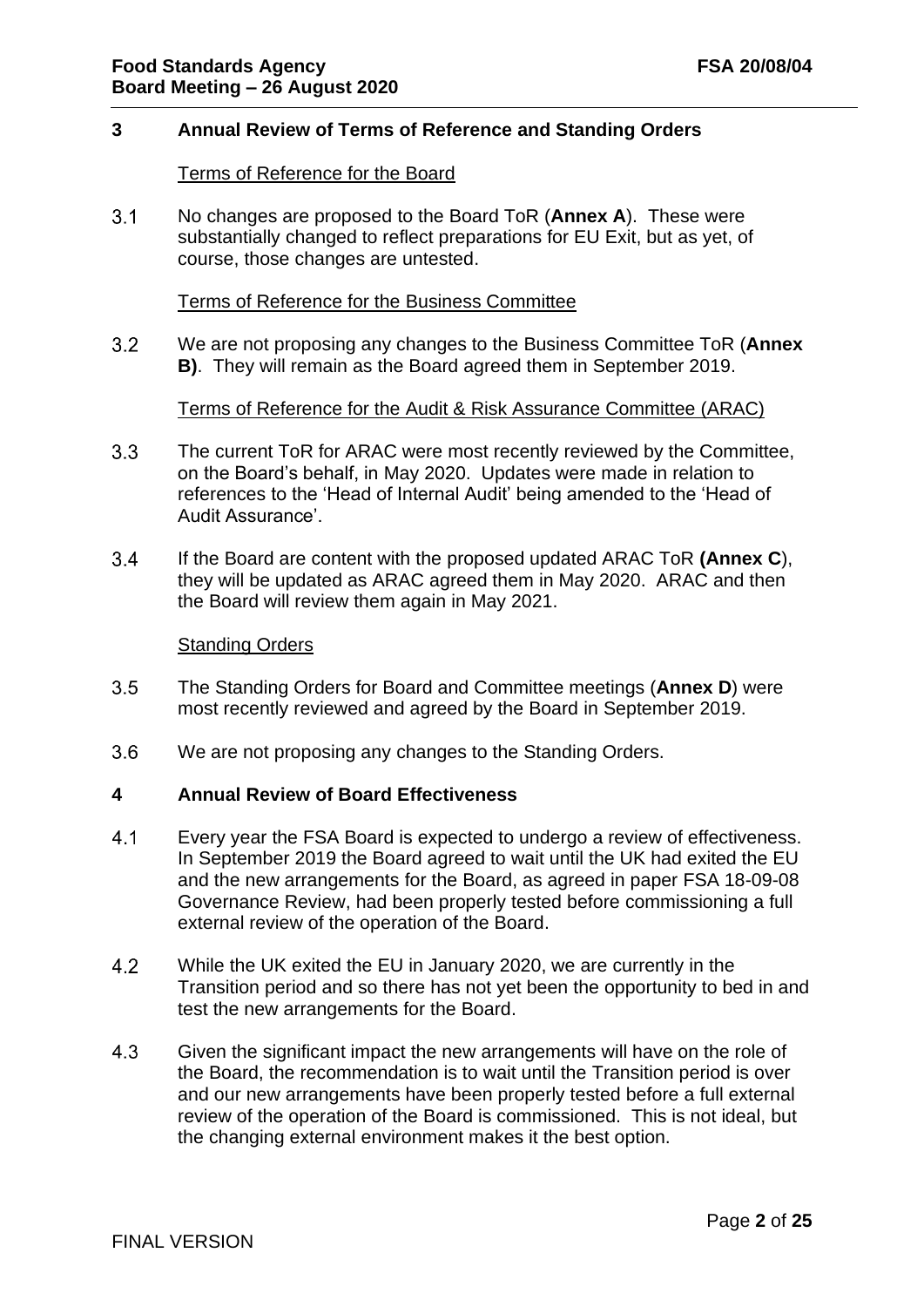- $4.4$ Pending that test of our governance arrangements, as amended in anticipation of EU Exit and the end of the Transition period, and given that several Board members have joined the FSA since the last governance review, the Board may find it helpful to have the attached overview of the powers and authority of the FSA in relation to Ministerial decision making. This note is a useful reminder that the scope and reach of FSA decision making and action is, in fact, unchanged by EU Exit, although the institutional framework through which, or with which, we achieve our statutory purposes has changed. It is timely as we reflect on the chance that the domestic landscape for regulatory and policy decisions on food and feed will become more complicated to navigate after the Transition period, especially the possibility of different decisions being reached in any of our three countries, and the complicating factor of the Northern Ireland Protocol. **Annex E** helps to explain the difficulties that may arise in this regard.
- 4.5 The Board has consistently reiterated its commitment to delivering a threecountry approach, reaching a shared risk management position across England, Wales and Northern Ireland unless there is compelling evidence that a different approach is required, so that it can be clearly differentiated from political considerations which are the proper domain of Ministers.
- 4.6 In terms of other aspects of Board effectiveness, an annual review of this is led by the Deputy Chair of the Board in discussion with Board members. The FSA has been without a Deputy Chair since April 2019 until July 2020 when Dr Hussey was appointed. Last year, the departing Deputy Chair's review findings were fed into the Board effectiveness review in September 2019. This year, Dr Hussey has begun an informal review with current Board members and will reflect any measures that could improve Board effectiveness in the Board discussion.

### **5 Board Appointments**

- $5.1$ Appointments to the FSA Board are made by Health Ministers in England, Wales and Northern Ireland. The statutory requirement for Board membership is 8-12 members, plus the Chair and Deputy Chair. This requirement reflected there being two appointees for Scotland, which is no longer required since Food Standards Scotland was created as a standalone department and Board north of the border. The working assumption is therefore that the Board should be between 6-10 members, plus the Chair and Deputy Chair.
- $5.2$ Changes in Board membership since the last governance review, and forthcoming recruitment processes, are shown in the table below: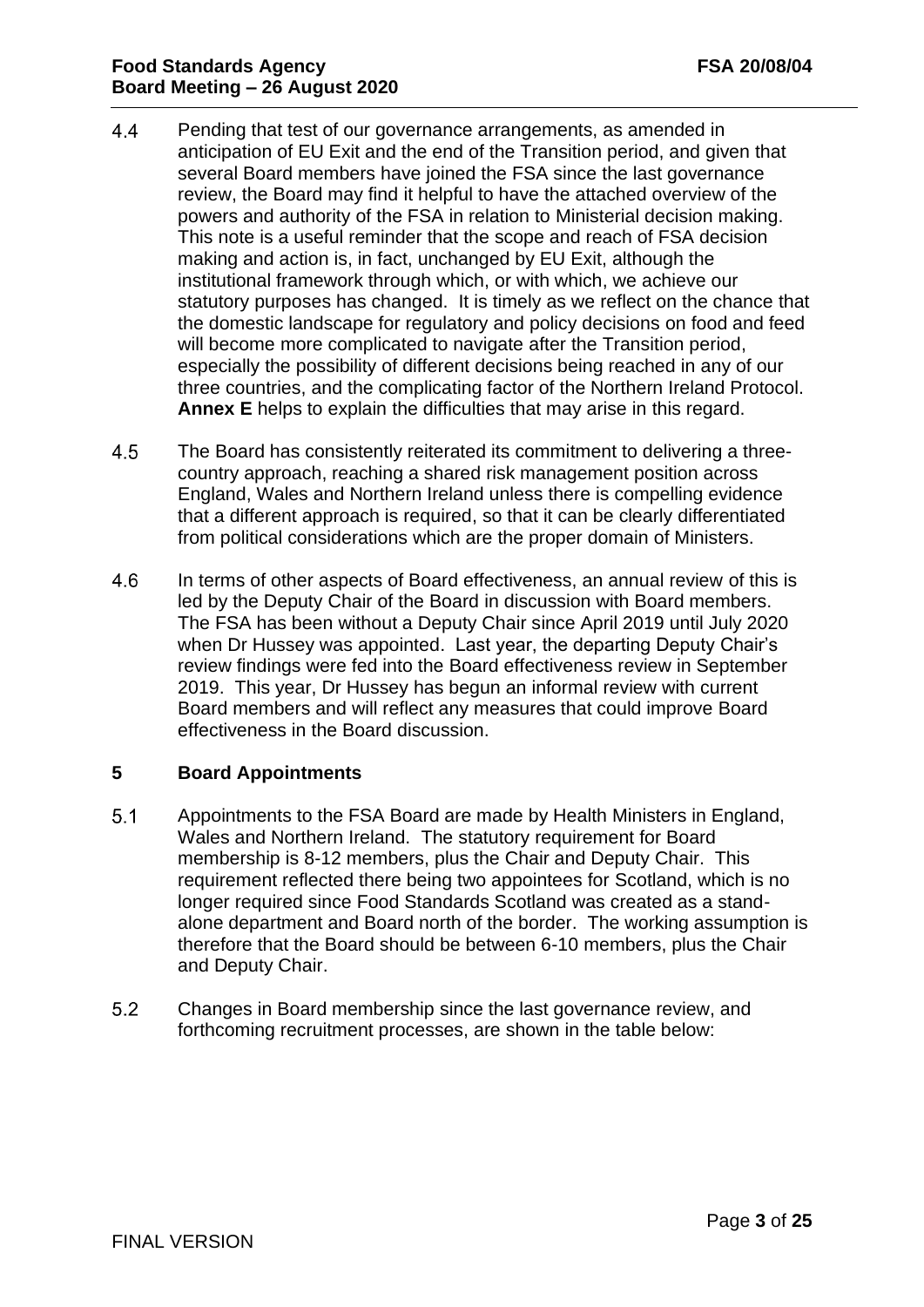| <b>Board</b>           | <b>Appointment</b>         | <b>Appointee</b>   | Term                                 | <b>Notes on appointment</b>                    |
|------------------------|----------------------------|--------------------|--------------------------------------|------------------------------------------------|
| <b>Position</b>        | end date                   | <b>Name</b>        |                                      |                                                |
| Chair                  | 1 October 2020 Heather     |                    | Second term of 3                     | Vacancy, recruitment                           |
|                        |                            | Hancock            | vears                                | process not yet started                        |
| Deputy                 | 30 June 2023               | <b>Ruth Hussey</b> |                                      | First term of 3 yearsServed 4 years previously |
| Chair                  |                            |                    |                                      | as Board member for                            |
|                        |                            |                    |                                      | Wales                                          |
| Member                 | 31 August 2020 Mary Quicke |                    | First term of 3 years Vacancy from 1 |                                                |
|                        |                            |                    |                                      | September 2020,                                |
|                        |                            |                    |                                      | recruitment process not                        |
|                        |                            |                    |                                      | vet started                                    |
| Member                 | 31 March 2021 David Brooks |                    | Second term of 2                     | New Board member                               |
|                        |                            |                    | years                                | required from 1 April                          |
|                        |                            |                    |                                      | 2021, recruitment                              |
|                        |                            |                    |                                      | process not yet started                        |
| Member                 | 31 August 2020 Stuart Reid |                    | First term of 3 years Vacancy from 1 |                                                |
|                        |                            |                    |                                      | September 2020,                                |
|                        |                            |                    |                                      | recruitment process not                        |
|                        |                            |                    |                                      | yet started                                    |
|                        | Member for 30 June 2020    | Vacant             |                                      | Recruitment of new                             |
| Wales                  |                            |                    |                                      | Board member underway                          |
| Member for No date set |                            | Colm               |                                      | Second term, beganSecond term has been         |
| Northern               |                            | McKenna            | 1 September 2019                     | extended indefinitely due                      |
| Ireland                |                            |                    | originally for 1 year                | to COVID-19 impacts                            |
| Member                 | 17 November                | Margaret           | First term, expires                  |                                                |
|                        | 2022                       | Gilmore            | 17 November 2022                     |                                                |
| Member                 | 17 November                | Tim Riley          | First term, expires                  |                                                |
|                        | 2022                       |                    | 17 November 2022                     |                                                |
| Member                 | 17 November                | Mark Rolfe         | First term, expires                  |                                                |
|                        | 2022                       |                    | 17 November 2022                     |                                                |

 $5.3$ Whilst the relevant Ministerial department leads on each appointment process and approvals, some aspects of the recruitment process fall to the FSA. It is important to the Board, and the FSA more widely, that Board recruitment reaches candidates from under-represented groups, to improve the quality of our decision making. To ensure that we achieve greater diversity in Board membership, the Deputy Chair has agreed to champion this issue. Over the coming months she will work on developing relationships with bodies and networks that can introduce FSA appointment opportunities to a wider pool of talent.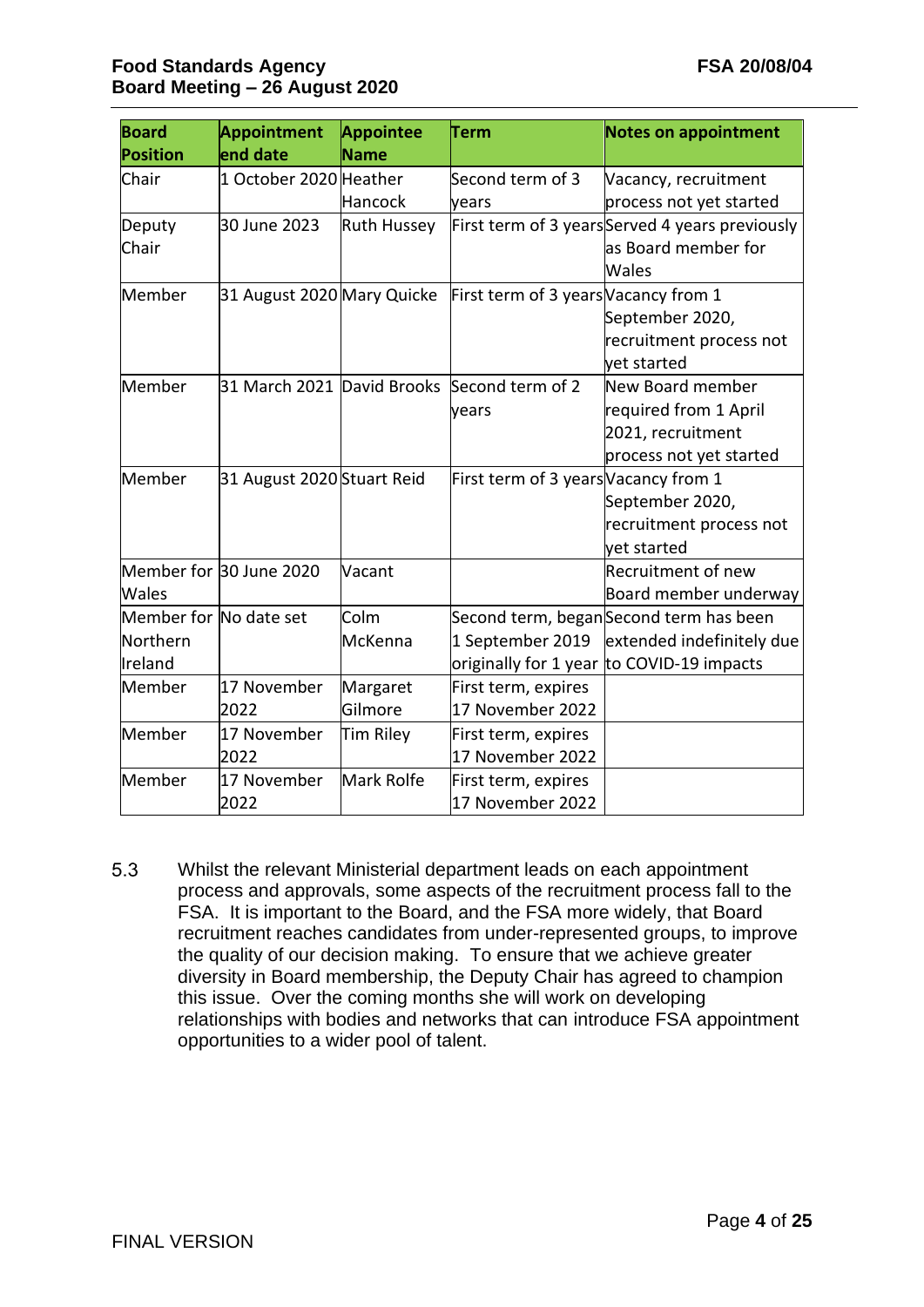### **6 COVID-19 AND CHANGES TO 2020 FSA BOARD MEETINGS**

- $6.1$ In the light of advice on working arrangements as a result of the COVID-19 pandemic, the Chair made adjustments to arrangements for Board and Business Committee meetings for the latter part of 2020.
- $6.2$ Since June 2020, Board and Business Committee meetings have been conducted online and will continue to be so until the end of 2020. This is in line with Government advice on working from home where possible and avoids the need for Board members and officials to travel. It is also the best way of ensuring that everyone has the same opportunity to participate.
- 6.3 We have maintained our commitment to openness and transparency by live streaming the meetings.
- $6.4$ In an effort to avoid lengthy virtual meetings, we have increased the frequency of meetings, with each event being for a maximum of 2.5 hours.
- $6.5$ These arrangements are short term measures. The conduct of meetings online restricts in-person access and makes for more disjointed discussions. If conditions permit, we will cease these temporary measures and revert to Board meetings held in person as of March 2021 at the latest.
- 6.6 The Board has 'keep in touch' calls with the Chief Executive in the months in which there is not a scheduled Board meeting. These are information sharing opportunities in addition to the weekly email of information circulated to the Board.
- 6.7 From April - July 2020 these calls happened twice monthly to allow the Board to be updated on the FSA's incident management and operational aspects of the COVID-19 pandemic.

#### **7 CONCLUSION AND RECOMMENDATIONS**

- $7.1$ The Board is asked to:
	- **Confirm** the Terms of Reference for the Board, Standing Orders for Board and Committee meetings, and the Business Committee's Terms of reference, with no changes since their last review in September 2019;
	- **Agree** the Terms of Reference for the Audit and Risk Assurance Committee, as reviewed by the Committee on behalf of the Board in May 2020; and
	- **Recommit** to having a common position across the three countries unless there is a material reason not to, and to clearly differentiate advice on public health/consumer interest grounds, from wider political positions that may vary in the three administrations.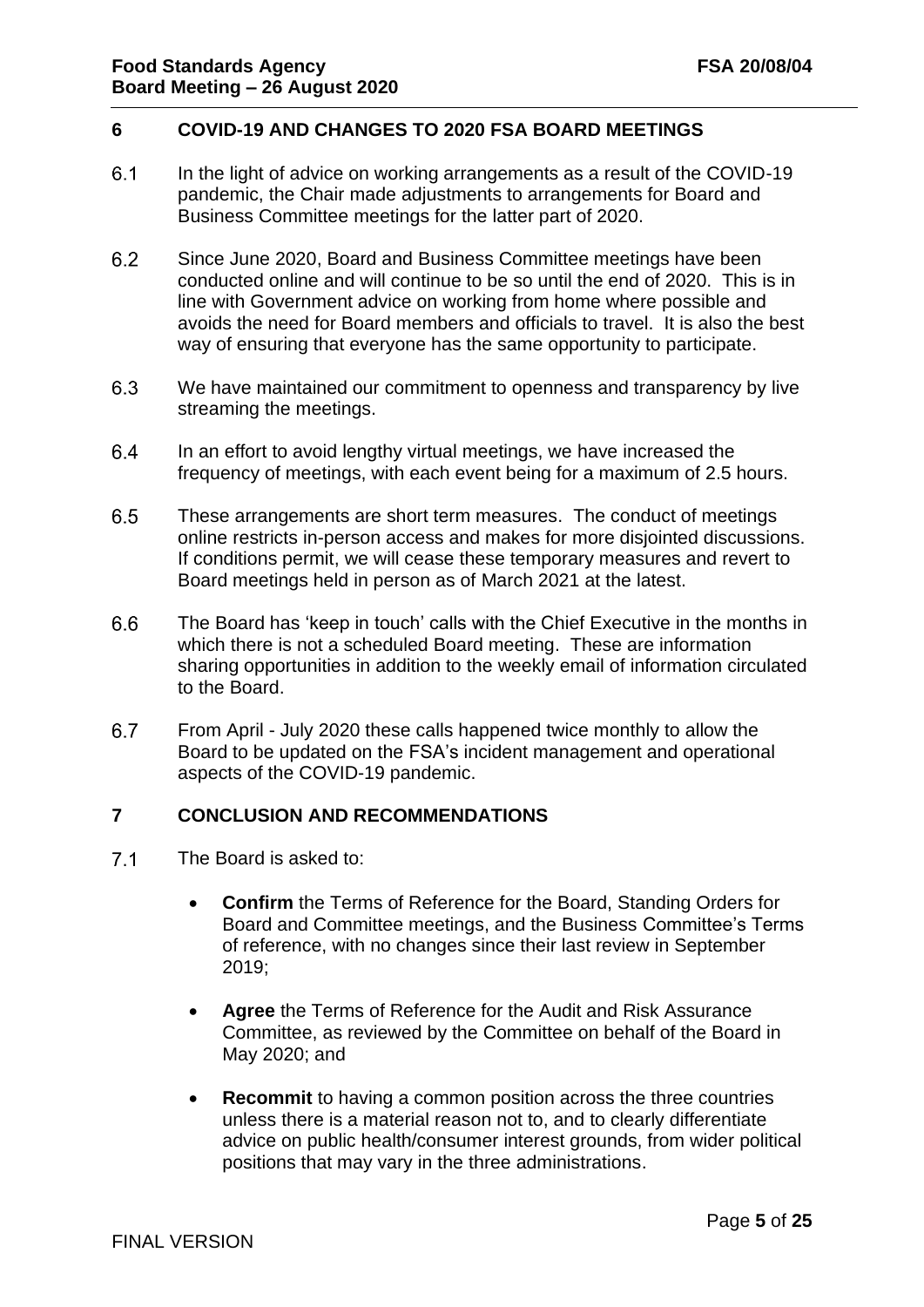### **ANNEX A**

### **TERMS OF REFERENCE FOR THE FSA BOARD**

(AS AGREED AT THE BOARD MEETING ON WEDNESDAY 19 JUNE 2019)

**Purpose:** The Board is established by the legislation that established the FSA and constituted in line with the Food Standards Act 1999. It exists to represent the public interest and ensure that the organisation puts consumers first, to set strategy for the FSA, and to take major decisions on policy and key issues of principle, informing advice given to Ministers in Westminster and Wales and Northern Ireland. The Board has overall collective responsibility for the activities of the Food Standards Agency in England, Wales and Northern Ireland, and for ensuring that the FSA discharges its statutory duties to protect public health and consumers' interests in relation to food. The Board also, through the Chair, appoints the Chief Executive and holds her/him accountable, and supports the Chief Executive in the discharge of her/his role as Accounting Officer.

**Devolution**: The interests of Wales and Northern Ireland are taken into account in Board decisions and deliberations through advice from the Food Advisory Committees of these countries. Board papers are normally the subject of FAC consideration prior to their consideration in the Board.

**Delegation:** The Board may delegate to Committees certain functions mainly associated with implementation and corporate governance of the Agency. Committees currently constituted under this power are the Business and Audit and Risk Assurance Committees.

**Transparency:** The Board meets in the open so that it is clear to interested parties and the public on what basis it has taken its decisions and what evidence it has taken into account in reaching them, unless there are particular reasons why something cannot be considered in public. For example, since the FSA leads for the UK Government in negotiations on matters of food and animal feed law in Europe, discussions on the approach to be taken in those negotiations are held in private. Committees of the Board will also be held in public or will have their minutes published- unless there are particular reasons why specific issues cannot be considered in public.

**Membership:** In line with the 1999 Food Standards Act the Board will consist of a Chair, Deputy Chair and between 6 and 10 other members of whom 1 shall be appointed by the Welsh Government and 1 shall be appointed by the Department of Health for Northern Ireland; the others shall be appointed by the Secretary of State.

**Chairman:** The Chair and Deputy Chair of the FSA are appointed by Ministers in England, Wales and Northern Ireland acting jointly.

**Quorum:** Four Board Members, of whom one to be one of the Members from Northern Ireland or Wales plus the Chair of the meeting.

**Attendance:** Members of the Executive shall also be required to attend and participate in Board meetings.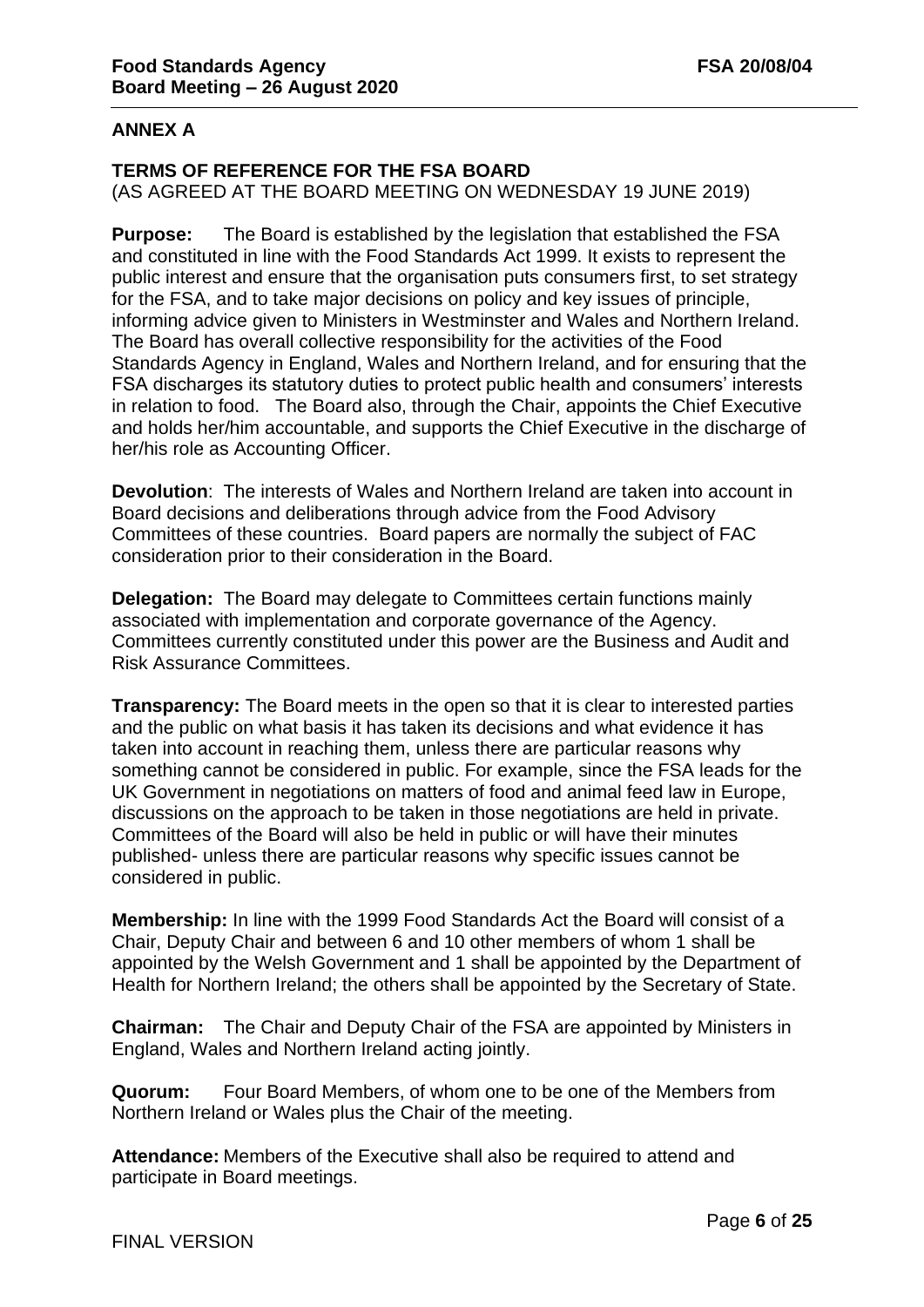**Reporting:** The Board will approve an annual report of our activities and performance which will be laid before the Westminster Parliament, the Welsh Government and the Northern Ireland Assembly.

**Effectiveness:** The Board will undertake a formal and rigorous annual evaluation of its own performance and that of its committees and individual members in line with best practice outlined in the UK Corporate Governance Code.

**Meetings:** The Board shall meet at least 4 times a year.

As part of their meetings the members of the Board will meet three times each year in closed session to discuss issues related to governance, the performance of the Chief Executive, and the functioning of the relationship with the Executive from the perspective of the Board.

### **Responsibilities:**

The Board:

- sets strategy, strategic priorities and strategic outcomes;
- identifies and monitors strategic, reputational and corporate risk; determines the FSA risk appetite;
- takes major decisions on the regulatory and controls framework;
- takes major decisions on policy and key issues of principle;
- informs advice to Ministers, and on more prominent issues provides advice to Ministers;
- has collective responsibility for FSA activities and discharge of our statutory duties;
- through the Chair, appoints the CEO and holds him/her accountable; and
- approves the Annual Report.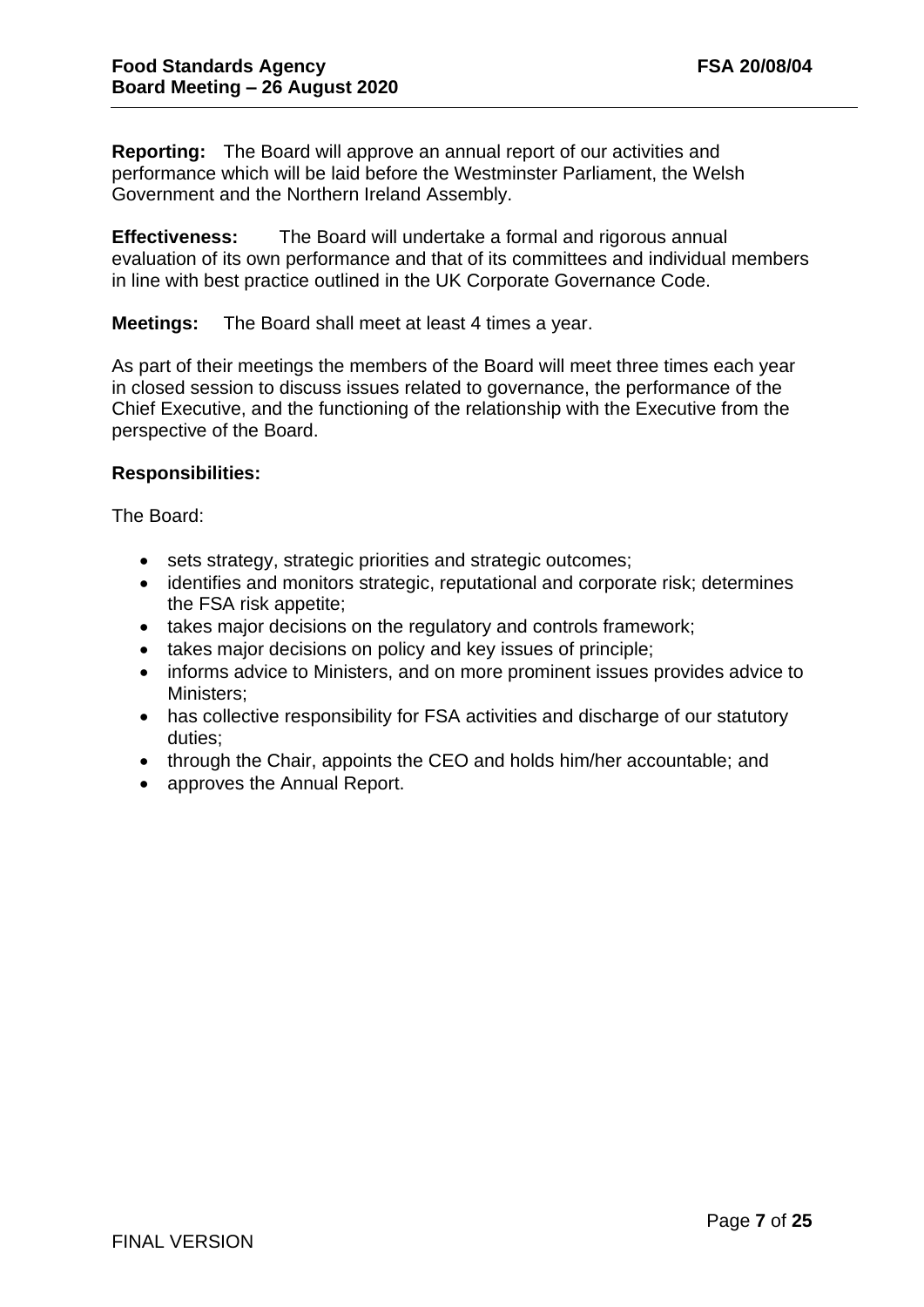### **ANNEX B**

#### **TERMS OF REFERENCE FOR THE FSA BUSINESS COMMITTEE**

(AS AGREED AT THE BOARD MEETING ON WEDNESDAY 19 JUNE 2019)

**Purpose:** The Business Committee is a committee to which the FSA Board has delegated functions as detailed below. It exists to provide appropriate high-level oversight of financial and operational matters at Board level and support the translation of policy into effective results.

**Transparency:** It meets in the open so that it is clear to interested parties and the public on what basis it has taken its decisions and what evidence it has taken into account in reaching them. There are some issues that need to be discussed in private, because they relate to issues that are commercial in confidence, are the subject of live negotiations in which the public interest could be adversely affected, or relate to individuals.

**Membership:** All members of the Board are members of the Business Committee. The Chief Executive and members of the Executive Team are also members of the Business Committee up to a number equivalent to the Non-Executive members of the Board excluding the Chair. The Chief Executive will be responsible for determining which members of the Executive are members of the Business Committee.

**Chair:** The Chair of the FSA.

**Quorum:** Four Non Executive Board Members, of whom one to be one of the Members from Northern Ireland or Wales plus the Chair of the meeting, plus three Executive Team members including the Chief Executive or their nominated deputy.

**Reporting:** The Business Committee will publish its minutes. The Terms of Reference for the Business Committee will be reviewed annually by the Board together along with the Terms of Reference and Standing Orders for the Board.

**Meetings:** The Business Committee shall meet at least 4 times a year.

#### **Responsibilities:**

The Business Committee will on behalf of the Board:

- 1. Scrutinise the financial and other performance information relating to the FSA and advise the Chief Executive in the discharge of the Accounting Officer responsibilities.
- 2. Identify and monitor operational and delivery risks.
- 3. Approve the annual business plan and maintain oversight of major financial decisions in line with that plan.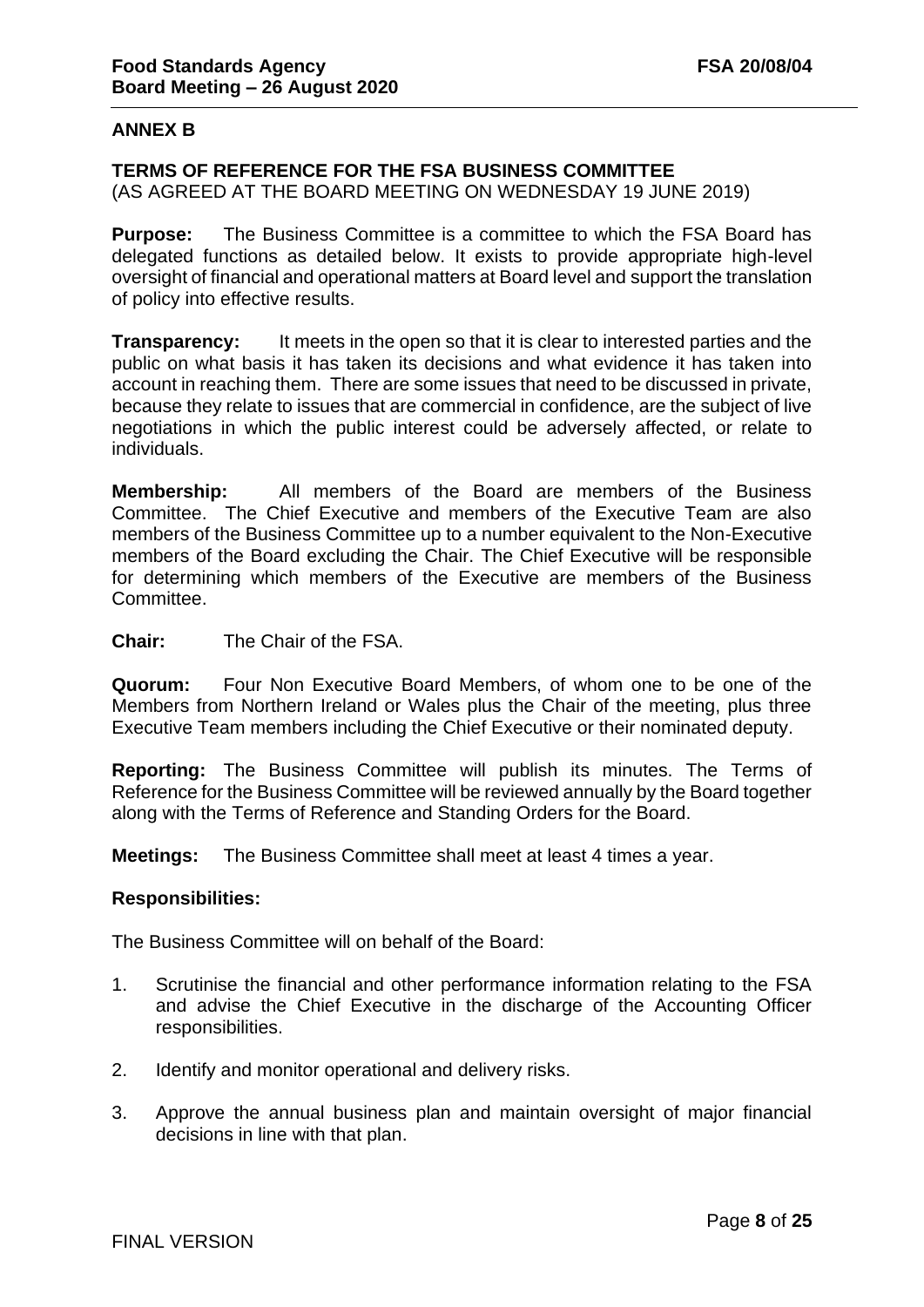- 4. In private, consider confidential matters relating to the position to be adopted on behalf of the UK in international discussions concerning food and animal feed law.
- 5. Consider such other matters as may from time to time be delegated to the Business Committee by the main Board.

The Chair may decide that specific issues must be remitted to the Board for decision.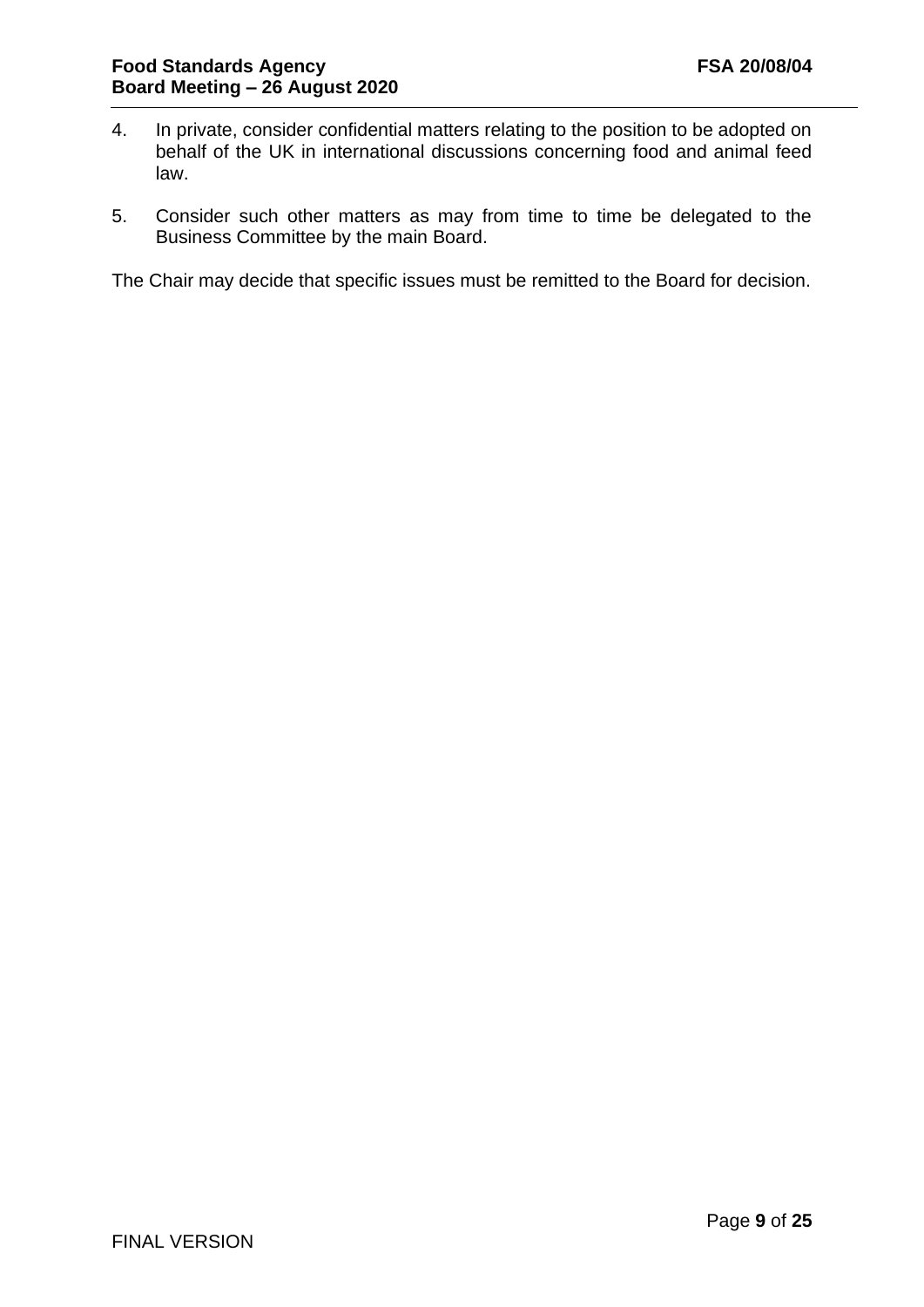### **ANNEX C**

### Terms of Reference for the Audit and Risk Assurance Committee (ARAC)

#### **Purpose**

The Audit and Risk Assurance Committee is an advisory Committee of the FSA Board with no executive powers. It is responsible for reviewing, in a non-executive capacity, the comprehensiveness and reliability of assurances on governance, risk management and the control environment. It is also responsible for reviewing the integrity of financial statements and the annual report.

#### **Membership**

A minimum of four Members of the FSA Board appointed by the FSA Chair under delegated powers following consultation with the Committee Chair. At least one of those appointed will be a Board Member for Wales or Northern Ireland.

The term of appointment will normally be coterminous with an individual's term of appointment to the FSA Board and will automatically cease if an individual ceases to be a Board Member.

At least one of the Committee members should have recent and relevant financial experience.

All new members will be provided with induction training and the FSA will provide for any additional development which is deemed necessary for the member to fulfil their role on the Committee. The Chair of the Audit and Risk Assurance Committee will hold an annual review with each member and any training or development needs will be taken forward with the agreement of the Chair and Accounting Officer.

### **Committee Chair**

Appointed from the membership of the Committee by the Chair of the FSA under delegated powers. The term of appointment will normally be coterminous with an individual's term of appointment to the FSA Board.

### **Co-option**

The Committee may co-opt additional members (whether members of the FSA Board or not) for a period of up to one year to provide specialist skills, knowledge or experience. Co-opted members will have a right to speak, but not vote. Co-opted members will not be included in any calculation of the quorum.

#### **Quorum**

Three Non-Executive Board Members.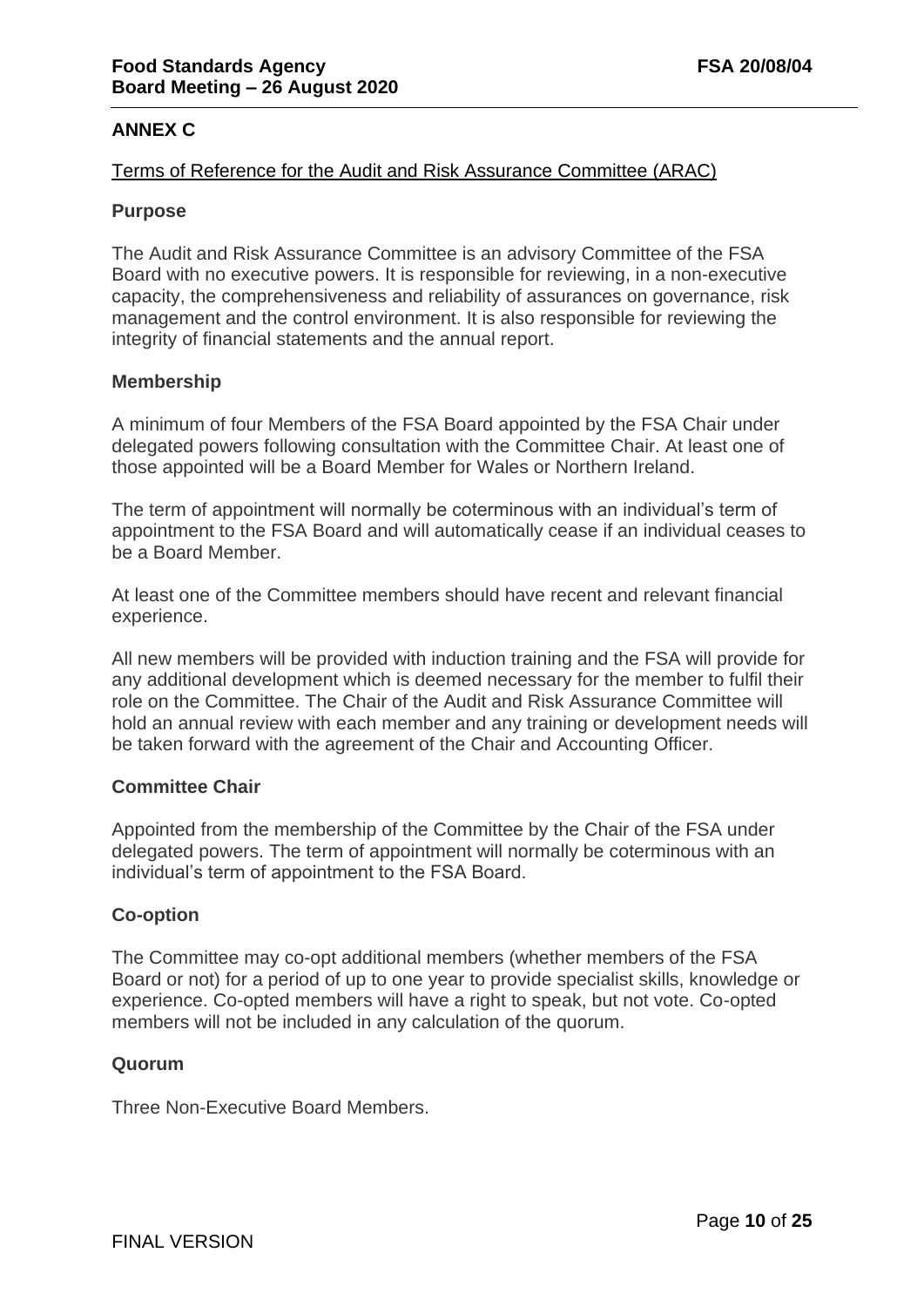### **Attendance**

The Chief Executive, as Accounting Officer, the Director of Finance and Performance, the Planning Manager, the Head of Audit Assurance, and a representative<sup>1</sup> of the external auditors would normally be invited to attend.

Directors and other officials will be invited to attend as required.

### **Reporting**

The Audit & Risk Assurance Committee Chair will provide the Chair of the FSA and the Board with a written update on the key elements of Committee meetings. The Audit & Risk Assurance Committee will report formally in writing to the Board, annually, to support the finalisation of the accounts and the Governance Statement and to update the Board on the work of the Committee, Internal and External Audit and any areas requiring specific attention.

#### **Meetings**

The Audit & Risk Assurance Committee will meet at least four times a year. The Chair of the Committee will convene additional meetings as necessary. The Committee has the right to sit privately without any non-members present for all or part of a meeting.

Additionally, the members of the Committee will meet with the Head of Audit Assurance and, separately, the External Auditors, annually, in closed meetings when the efficacy of the processes, trust, co-operation and any other issues can be discussed and future action agreed.

The FSA Chair, the Board or the Accounting Officer may ask the Audit and Risk Assurance Committee to convene further meetings to discuss specific issues on which they want the Committee's advice.

#### **Responsibilities**

The Audit & Risk Assurance Committee will advise the FSA Board and Chief Executive on:

- 1. The strategic processes for risk management, the high-level control and governance framework and the effectiveness of its operation in practice;
- 2. The contents of the Governance Statement;
- 3. The accounting policies, the accounts, and the annual report of the FSA, including the judgements used in producing the accounts, the adequacy of disclosures, the process for review of the accounts prior to submission for audit,

<sup>1</sup> This includes third parties appointed to carry out external audit work on the National Audit Office's behalf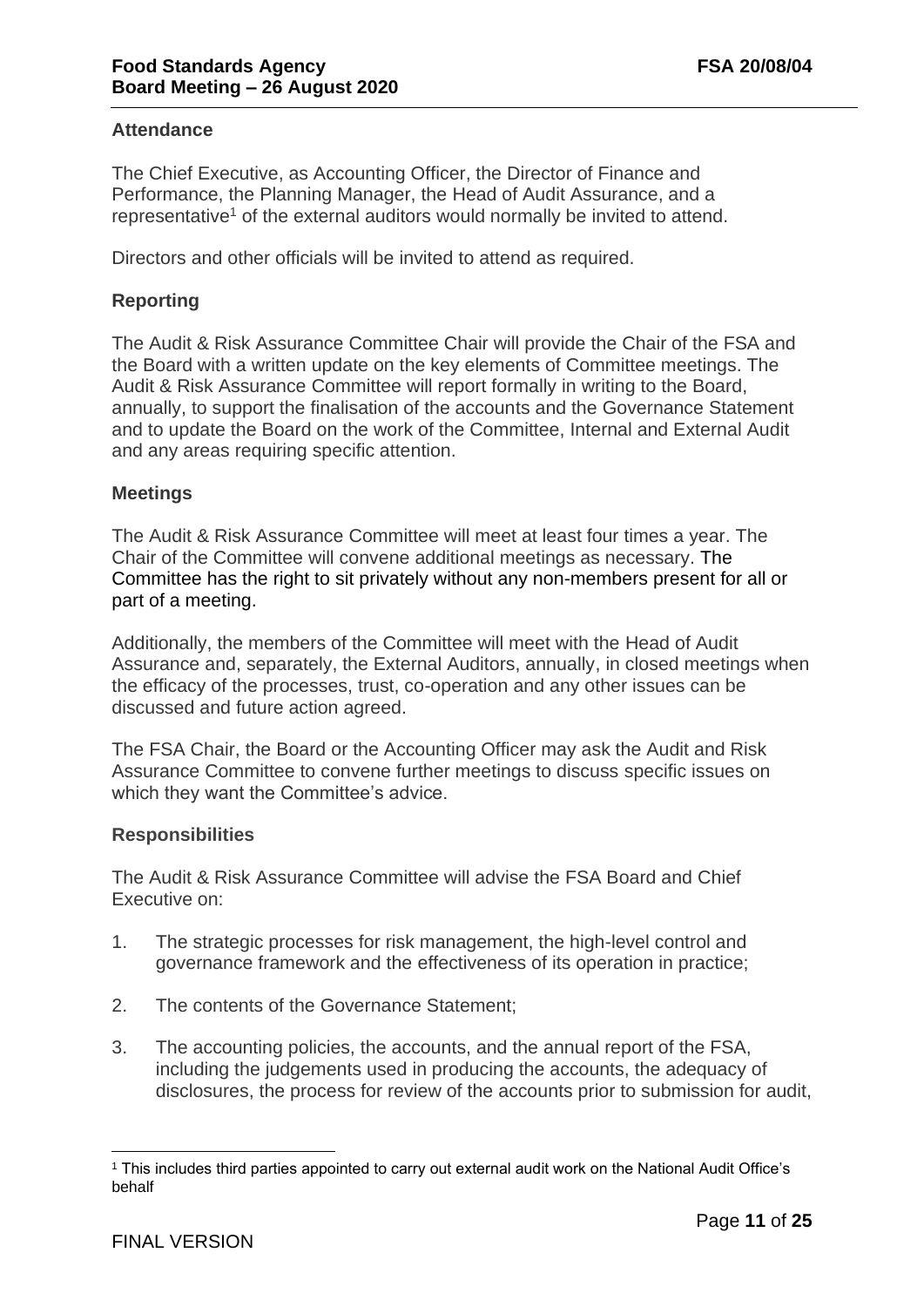levels of error identified, and management's letter of representation to the external auditors;

- 4. The effectiveness of the design and operation of financial systems and controls;
- 5. The planned activity and results of both internal and external audit and the results of other, external assurance reports;
- 6. The resourcing and effectiveness of the internal audit function;
- 7. Provide independent scrutiny of the audit process of the Local Authority audit system;
- 8. The adequacy of the management response to issues identified by audit activity, including external audit management letters;
- 9. Assurances relating to the corporate governance requirements for the organisation;
- 10. Proposals for tendering for either Internal or External Audit services or for the purchase of non-audit services from contractors who provide audit services;
- 11. Anti-fraud policies and whistle-blowing processes, and arrangements for special investigations; and
- 12. The Committee's effectiveness having reviewed its own performance, constitution and terms of reference and recommending any changes it considers necessary.

#### **Information Requirements**

The Audit & Risk Assurance Committee will be provided with, where appropriate:

- 1. Any changes to the organisation's Corporate Risk Register that are relevant to the responsibilities of the Committee;
- 2. The risk management strategy;
- 3. Management assurance reports, and report on the management of major incidents, 'near misses' and lessons learned;
- 4. Progress reports from the Head of Audit Assurance summarising:
	- a. work performed (and a comparison with work planned)
	- b. key issues emerging from Internal and Local Authority Audit work
	- c. management action in response to issues identified and agreed
	- d. changes to the Audit Assurance plans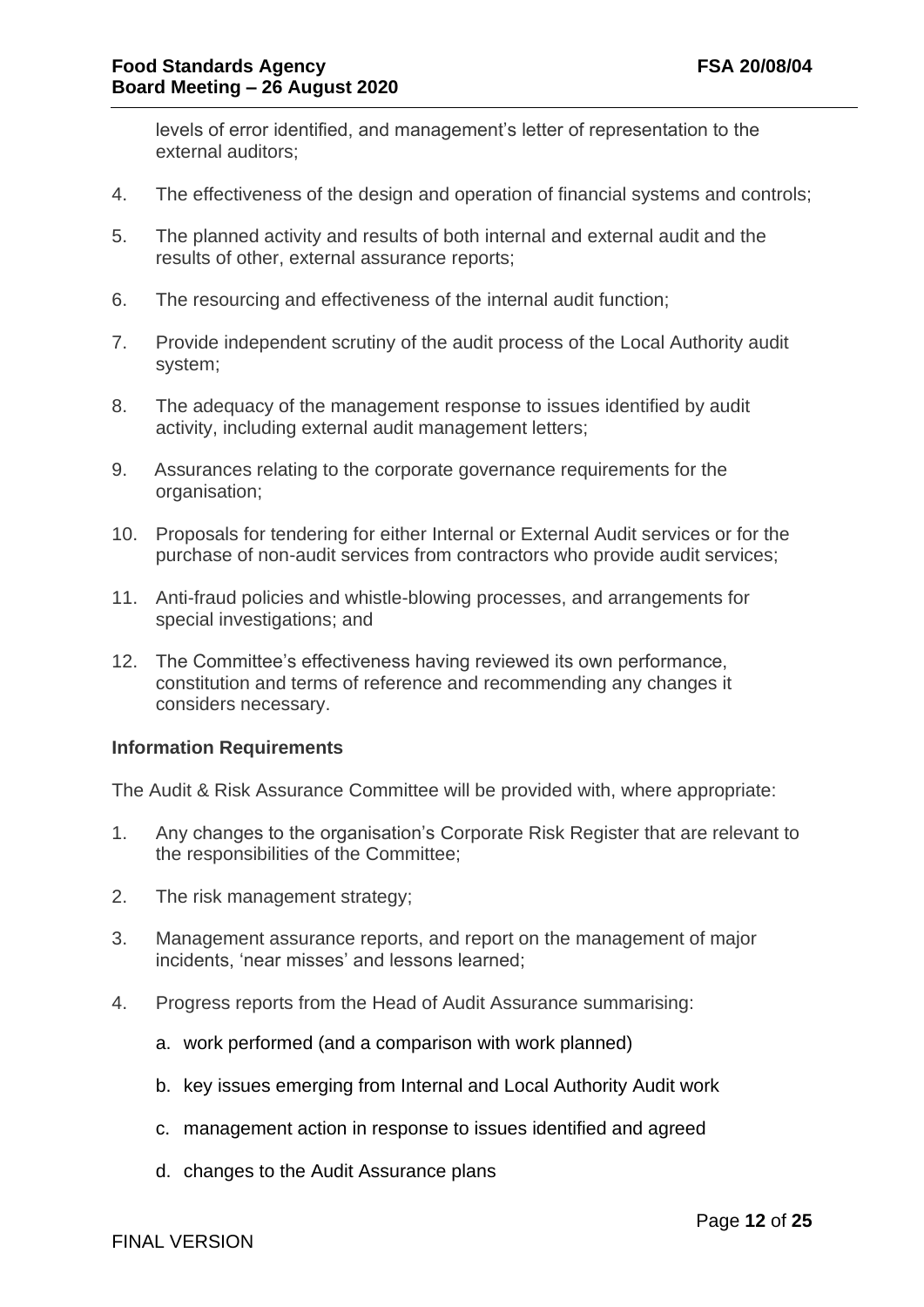- e. any resourcing issues affecting the delivery of Audit Assurance objectives
- 5. Progress reports from the External Audit representatives summarising work done and emerging findings;
- 6. External assurance and compliance reports in relation to the FSA's activities;
- 7. Audit Assurance strategies and annual plans;
- 8. The Head of Audit Assurance's Annual Opinion and Report;
- 9. Quality Assurance reports on the Audit Assurance function;
- 10. The draft accounts of the organisation;
- 11. The draft Governance Statement
- 12. Any changes to accounting policies;
- 13. Proposals to tender for audit functions;
- 14. Summary of findings of every Audit Assurance report;
- 15. External Audit's management letter; and
- 16. A report on cooperation between the FSA auditors and external auditors.

The Audit & Risk Assurance Committee will work with the FSA's Executive Management Team to ensure that the Board can be confident that risk management processes, content, mitigating and recovery actions are appropriate and correctly resourced.

#### **Notes**

- 1. The Chair of the Audit & Risk Assurance Committee will have free and confidential access to the Chair and Chief Executive of the FSA whenever appropriate.
- 2. The Head of Audit Assurance and the representatives of External Audit will have free and confidential access to the Chair of the Committee.
- 3. The Committee may procure specialist ad-hoc advice at the expense of the FSA, subject to the cost being agreed by the Chief Executive as Accounting Officer.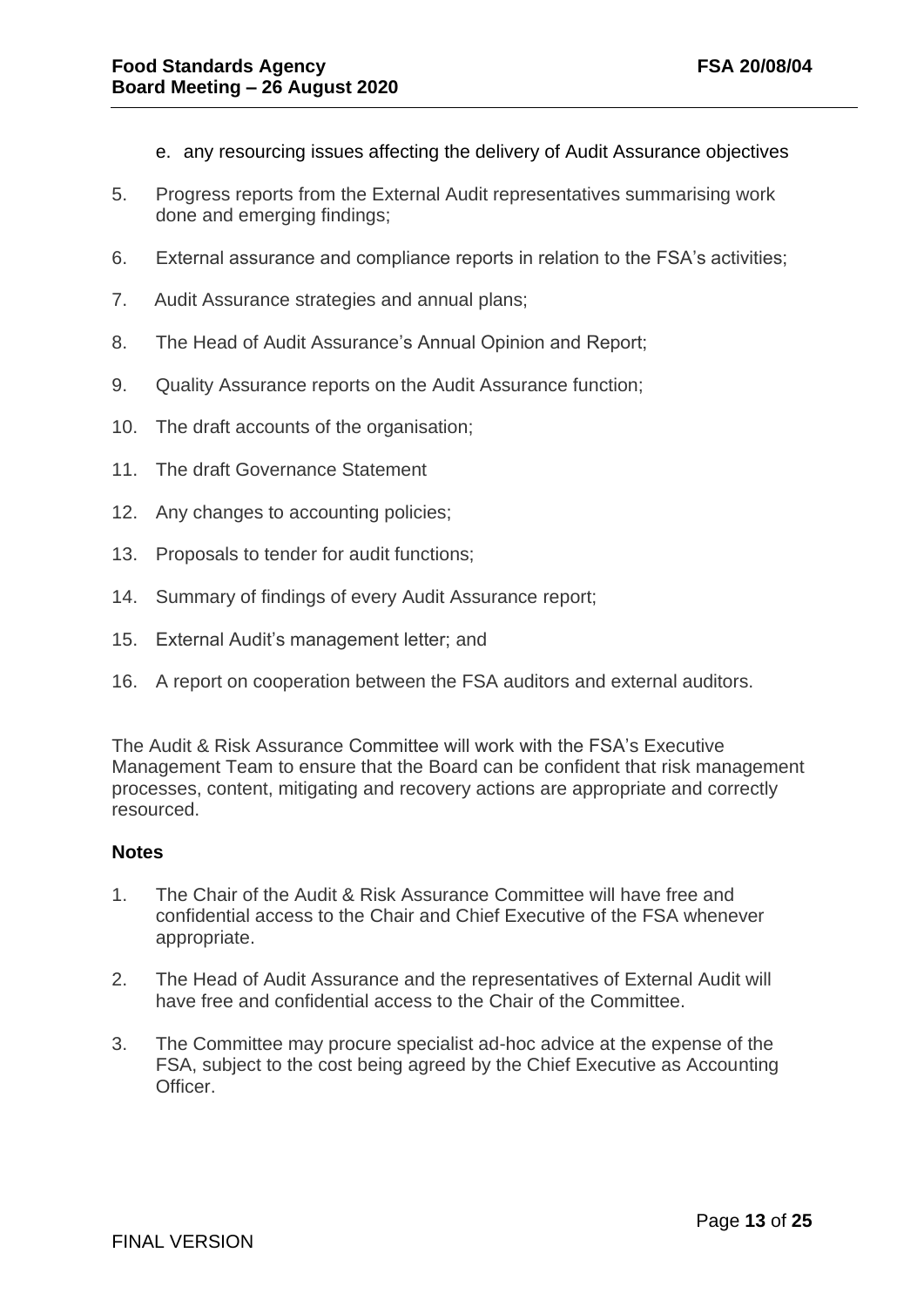# **ANNEX D**

**STANDING ORDERS FOR FOOD STANDARDS AGENCY BOARD MEETINGS**  (amended in July 2019 following the June 2019 Board Meeting)

### **Preamble**

- 1. These Standing Orders apply to all Committees exercising powers or functions delegated by the Board (currently the Business and Audit and Risk Assurance Committees). They do not apply to the Scientific Advisory Committees.
- 2. Unless otherwise stated, any action required by these Standing Orders to be undertaken by the Chair may, in his/her absence, also be undertaken by the Deputy Chair.
- 3. Any reference to a Board meeting means an Open Board meeting and a Business Committee meeting, unless otherwise stated.

#### **Date and Time of Meetings**

- 4. The FSA Chair (Chair) shall, by the end of March, annually determine the dates, times and places of ordinary Open and Business Committee meetings for the year following, but the Board shall meet at least four times in each calendar year. The Chair may re-arrange the date, time and place of any ordinary Board meeting, convene an additional meeting or cancel any meeting where there are no matters for decision or discussion.
- 5. The locations for Board meetings shall be set so as to ensure that at least one meeting every year is held in Wales or Northern Ireland.
- 6. Any Board meeting may be conducted wholly or in part by electronic means including by video conference, an internet video facility or telephone conference.
- 7. The location of a meeting held by electronic means shall be deemed to take place where the largest group of those Board members participating is assembled or, if there is no group which is larger than any other group, where the Chair of the meeting is located.

### **Agenda**

8. The Board Secretary shall send an agenda for each Board meeting by email and/or by post to every Board member at least ten clear working days before the date of the meeting or, in the event of urgency, at the earliest possible opportunity.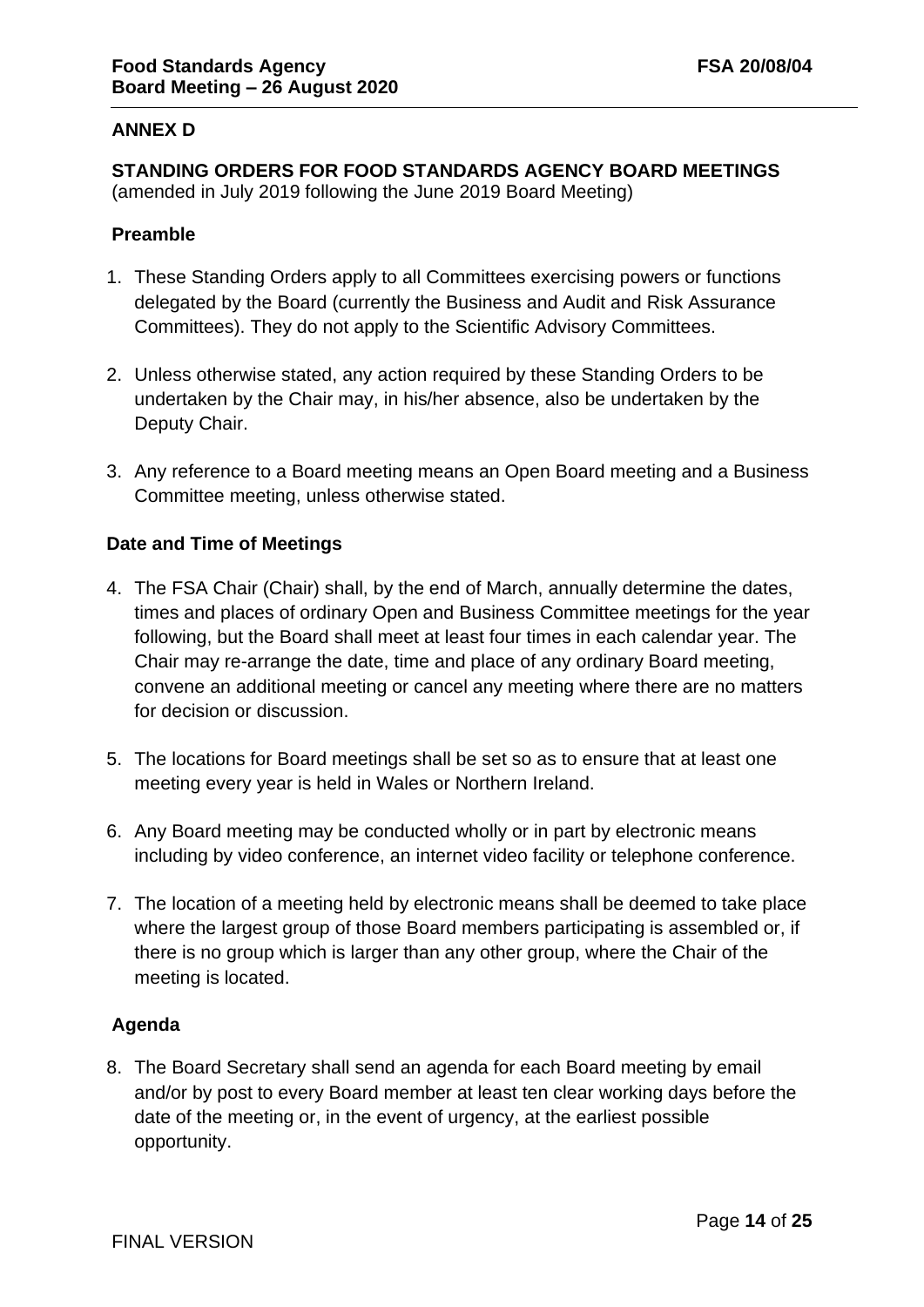- 9. Failure to send or deliver an agenda to any Board member shall not invalidate the proceedings.
- 10.A copy of the agenda for each Board meeting shall be published on the FSA website at least three clear working days before the meeting.

# **Business to be transacted**

- 11.The Board Secretary shall maintain a list of future agenda items for the year ahead. This list shall be compiled following discussion with the Chair, other Board members and the Chief Executive. However, the Board Secretary shall additionally consult the Chair and the Chief Executive on the business to be transacted at each meeting prior to the distribution of the agenda.
- 12.Any Board member may request the Chair to consider including an item on an agenda provided he or she has given at least 15 clear working days' notice before the meeting to the Chair or the Board Secretary.
- 13.Only the business specified in the agenda for the meeting may be transacted save that business of an urgent nature that is not included in the agenda may also be discussed and determined at any meeting.

### **Chairing of Meetings**

14.Board meetings shall be chaired by the Chair of the FSA or, in his/her absence, the Deputy Chair. In the event that neither the Chair nor Deputy Chair is present, the Board members present may appoint one of their number to chair the meeting. The decision of the meeting Chair on any question of procedure raised at a meeting shall be final.

### **Quorum**

- 15.The quorum for Board meetings shall be the Chair of the meeting plus four other Board members of whom one must be one of the members for Wales or Northern Ireland.
- 16.If there is no quorum within 30 minutes of the scheduled start of a Board meeting, or if the meeting becomes inquorate during the proceedings, the meeting shall be adjourned and the business postponed either to: a. a date, time and place fixed by the Chair of the meeting at the adjournment; or b. the next ordinary Board meeting.
- 17.Where Board members are not able to attend a meeting, they shall send their apologies in advance to the Board Secretariat. A Board member shall not be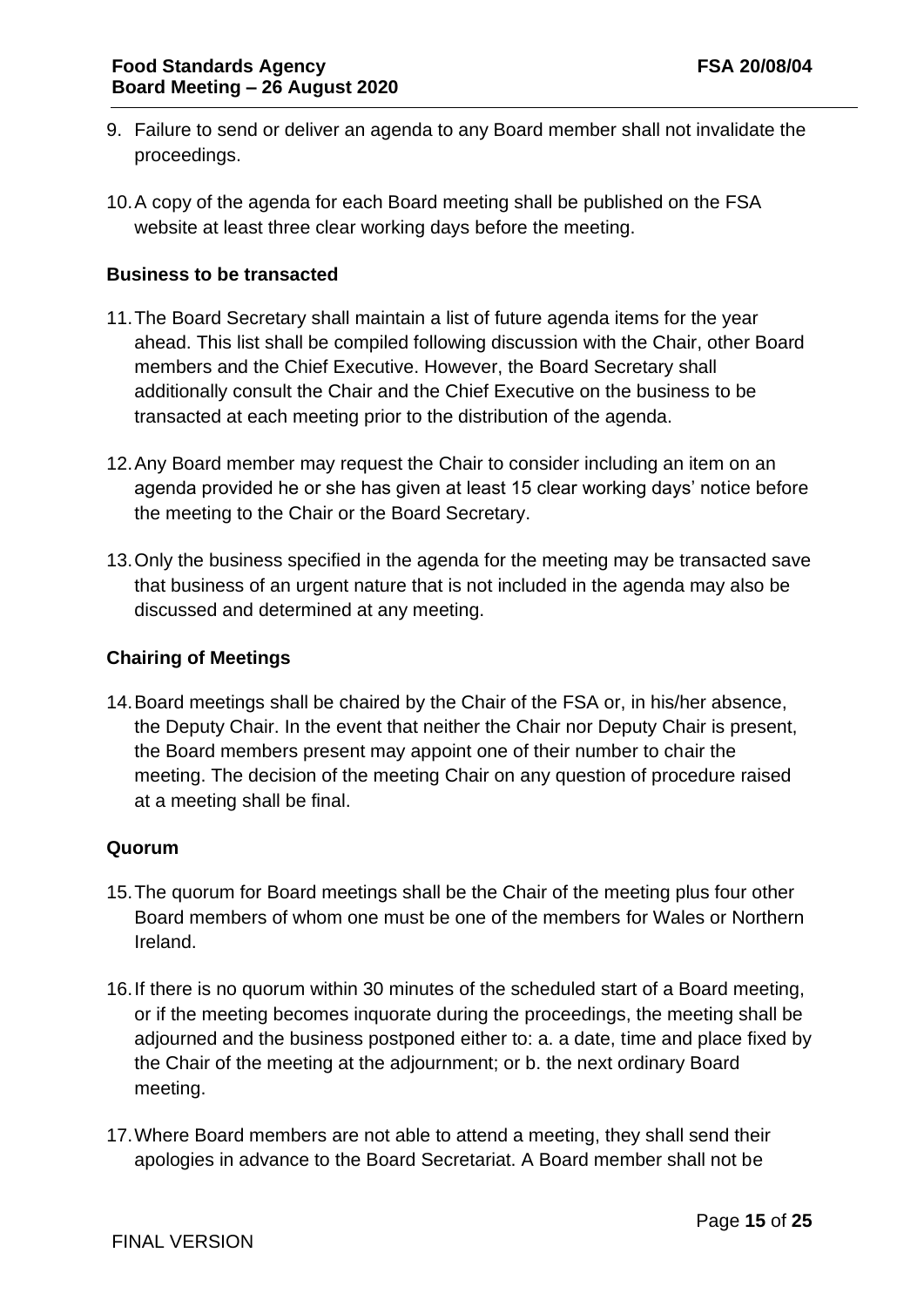absent from more than two consecutive meetings without the prior agreement of the Chair.

#### **Interests to be declared at meetings**

- 18.A Board member shall notify the Chair (or the Deputy Chair in the case of the Chair having an interest) in advance of the meeting of any interest that they may have in any agenda item and declare the nature of the interest at the meeting before the matter is discussed. In accordance with the provisions of the Code of Conduct, the Chair shall decide whether the Board member may remain present at the meeting for the discussion on that item and any decision thereon.
- 19.The Board Secretary or such other person present to take the minutes of the meeting shall record the declaration of interest, its nature and whether the individual left the room in the minutes of the meeting.

### **Minutes of Board meetings**

- 20.The Board Secretary shall arrange for minutes to be prepared for all Board meetings. The minutes of a meeting shall be confirmed as a correct record at the next following Board meeting. When the next meeting is an additional meeting, the minutes may be confirmed at the next ordinary Board meeting. Once confirmed, the minutes are conclusive evidence of the decisions of the Board.
- 21.A copy of the minutes of Board meetings shall be published on the FSA website.

### **Decisions and voting**

- 22.Decisions of the Board shall be taken by such method as the Chair chooses to ascertain the views of those present at the meeting. Where any matter is voted upon, it shall be decided by a majority of those present.
- 23.In the event that a vote is tied, the Chair shall have a second or casting vote.
- 24.Any Board member may request that his or her vote or abstention is recorded in the minutes.
- 25.The Board Secretary or such other person present to take the minutes of the meeting shall record all Board decisions in the minutes of the meeting.

#### **Written Resolutions**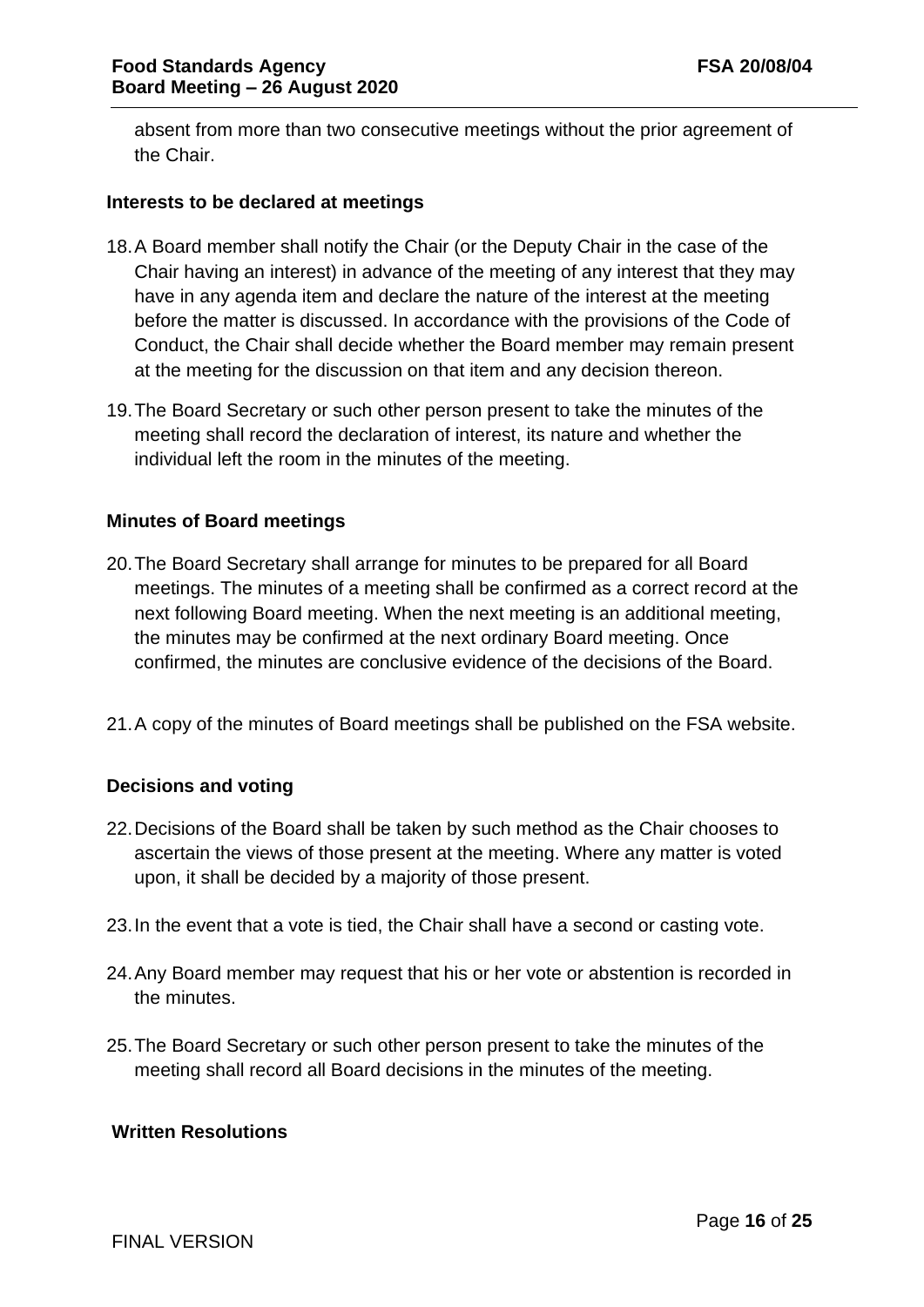26.A written resolution signed by at least three quarters of appointed Board members shall be as valid as if it had been agreed at a Board meeting. Such a resolution may consist of several documents in the same form each signed by one or more Board members including electronic signatures.

### **Delegation of powers and inter-sessional work**

27.The Board has authorised the Chair to discharge such powers of the Board as he/she deems necessary in order to deal with the business of the Agency between Board meetings. Where, in the opinion of the Chair, significant operational or other matters require approval by the Board between meetings papers shall be circulated for approval by written resolution. Where, in the opinion of the Chair, full Board consideration is not justified or when circumstances make it impractical or unnecessary to consult the Board collectively, the Chair shall report to the Board at the earliest opportunity on any action that he or she may take.

#### **Variation or Suspension of these Standing Orders**

- 28.The Board shall review these Standing Orders annually, along with the terms of reference for the Board and each of its Committees, to ensure their continued effectiveness.
- 29.These Standing Orders shall not be varied or suspended unless a majority of those present at the meeting where the matter is considered so agree.

### **COMMITTEES OF THE BOARD WHICH EXERCISE POWERS OR FUNCTIONS ON ITS BEHALF**

#### **Application to Committees - General**

30.Standing Orders 7, 9, 10, 11, 14, 15, 16, 17, 18, 20, 21, 22, 23, 24, 25 and 26 shall apply to Committees with any necessary modifications and subject to the provisions of Standing Orders 31 to 36 below.

#### **Date and Time of Meetings**

- 31.Each Committee shall annually determine the dates, times and places of its ordinary meetings for the year ahead but shall meet at least once each year or on such number of occasions as the Board might specify in terms of reference for each Committee.
- 32.The Committee Chair may re-arrange the date, time and place of any ordinary meeting, convene an additional meeting or cancel any meeting where there are no matters for decision.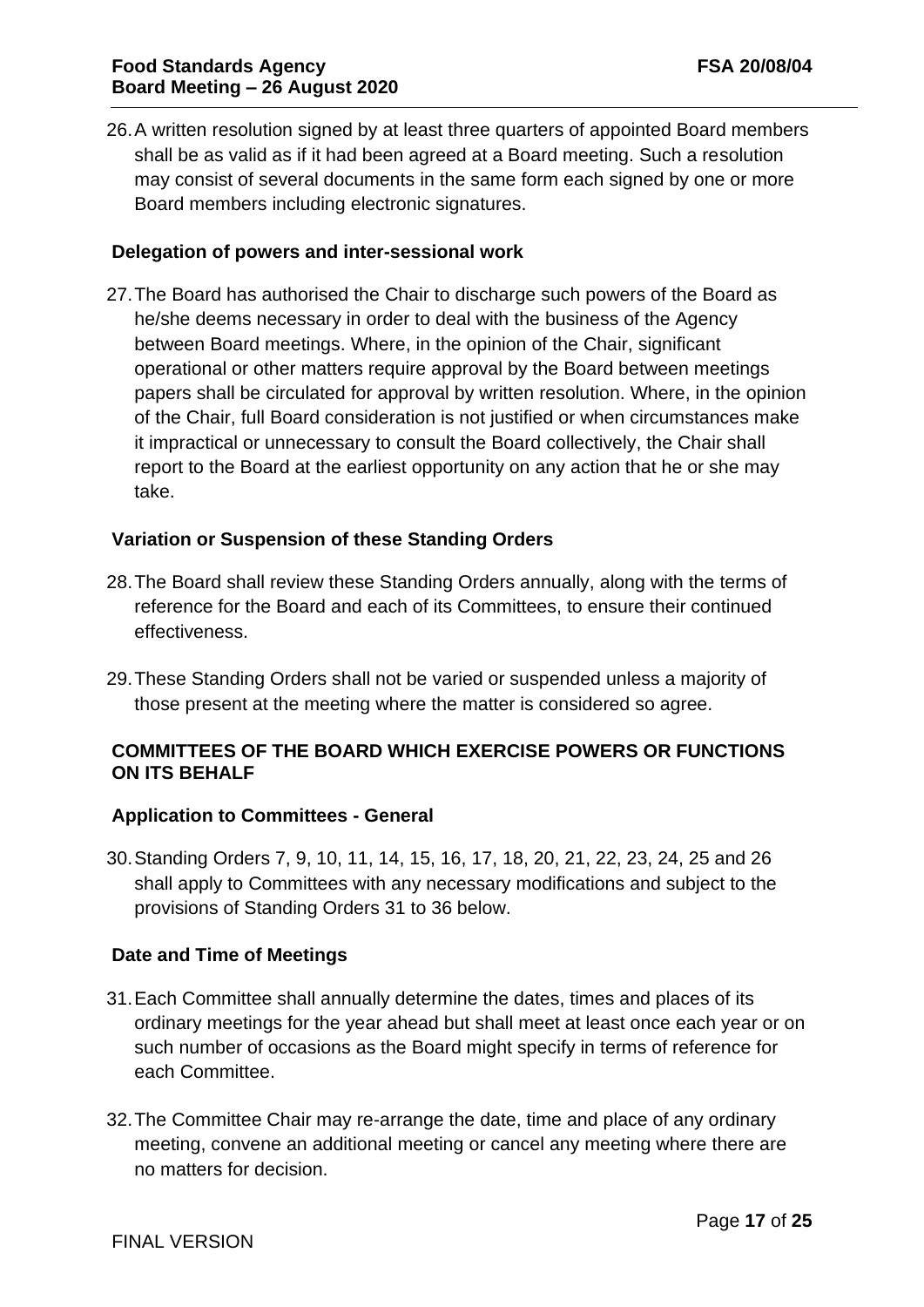# **Agenda**

33.The Board Secretariat shall send an agenda for each Committee meeting by email and/ or by post to every Committee member at least five clear working days before the date of the meeting or, in the event of urgency, at the earliest possible opportunity.

### **Chairing of Meetings**

- 34.The Chair of each Committee shall be appointed by the FSA Chair for such term as he/she may determine, but ordinarily to run concurrent with the remainder of a Board member's term of office.
- 35.In the absence of the Chair, the other Committee members present shall appoint one of their number to chair the meeting.
- 36.Business Committee meetings shall be chaired by the Chair of the FSA or, in his/her absence, the Deputy Chair. In the event that neither the Chair nor Deputy Chair is present, the Board members present may appoint one of their number to chair the meeting. The decision of the meeting Chair on any question of procedure raised at a meeting shall be final.

### **Membership**

- 37.Membership of each Committee shall be in accordance with the terms of reference for each Committee.
- 38.All members of the Board are members of the Business Committee. The Chief Executive and members of the Executive Team are also members of the Business Committee up to a number equivalent to the Non-Executive members of the Board excluding the Chair.

### **Quorum**

- 39.Unless otherwise stated the quorum for any Committee meeting shall be a minimum of three or such greater number as the Board may state in the terms of reference for the Committee.
- 40.The quorum for the Business Committee shall be four Non-Executive members, of whom one to be one of the members from Northern Ireland or Wales plus the Chair of the meeting, plus three Executive Team members including the Chief Executive or their nominated deputy.

### **Definitions**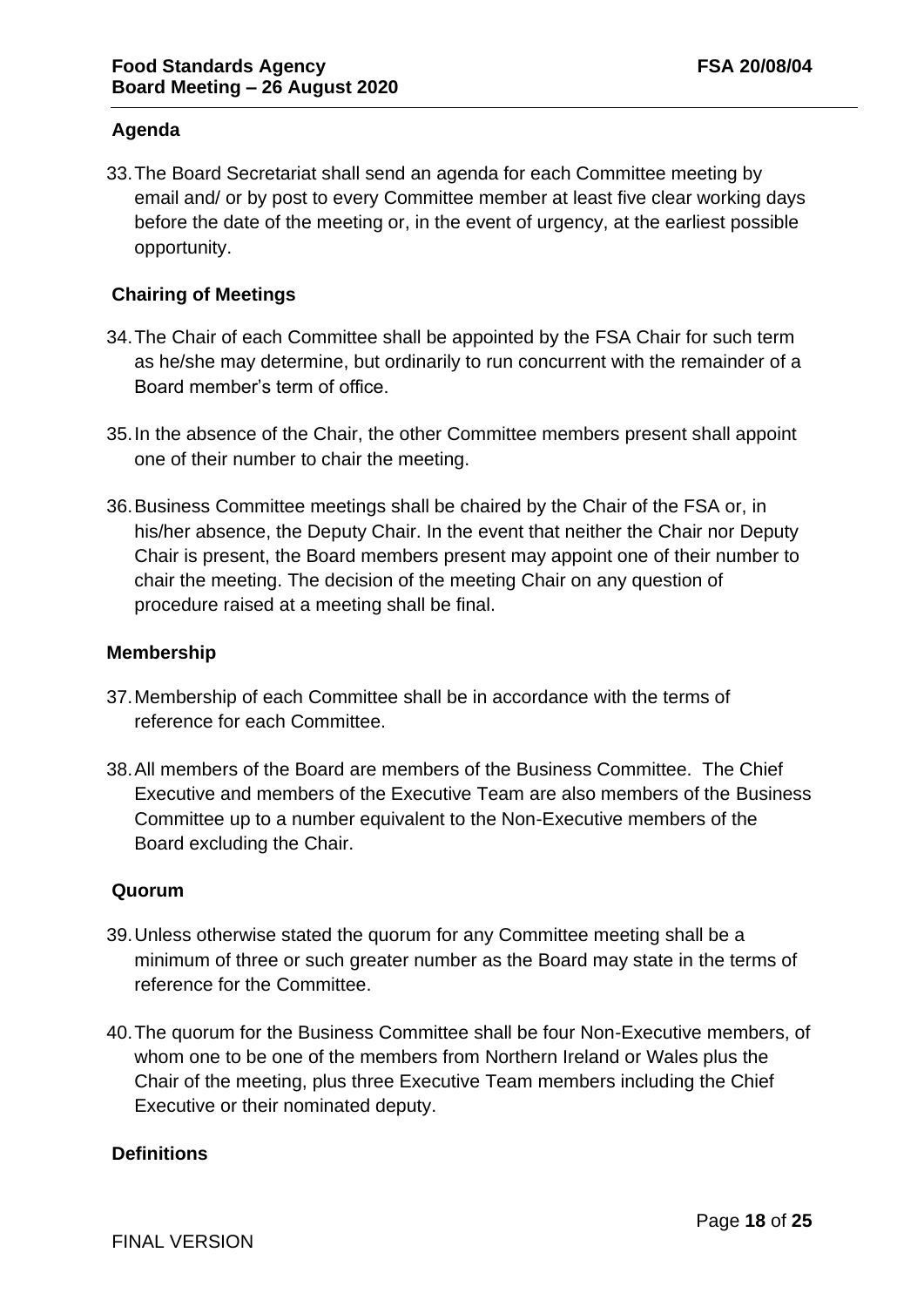**Agenda** – means the reports or papers for the meeting together with the cover sheet listing the items for consideration at a meeting

**Clear Working Days** – excludes the day on which the Agenda is distributed, the day of the meeting, Saturdays, Sundays and Public Holidays.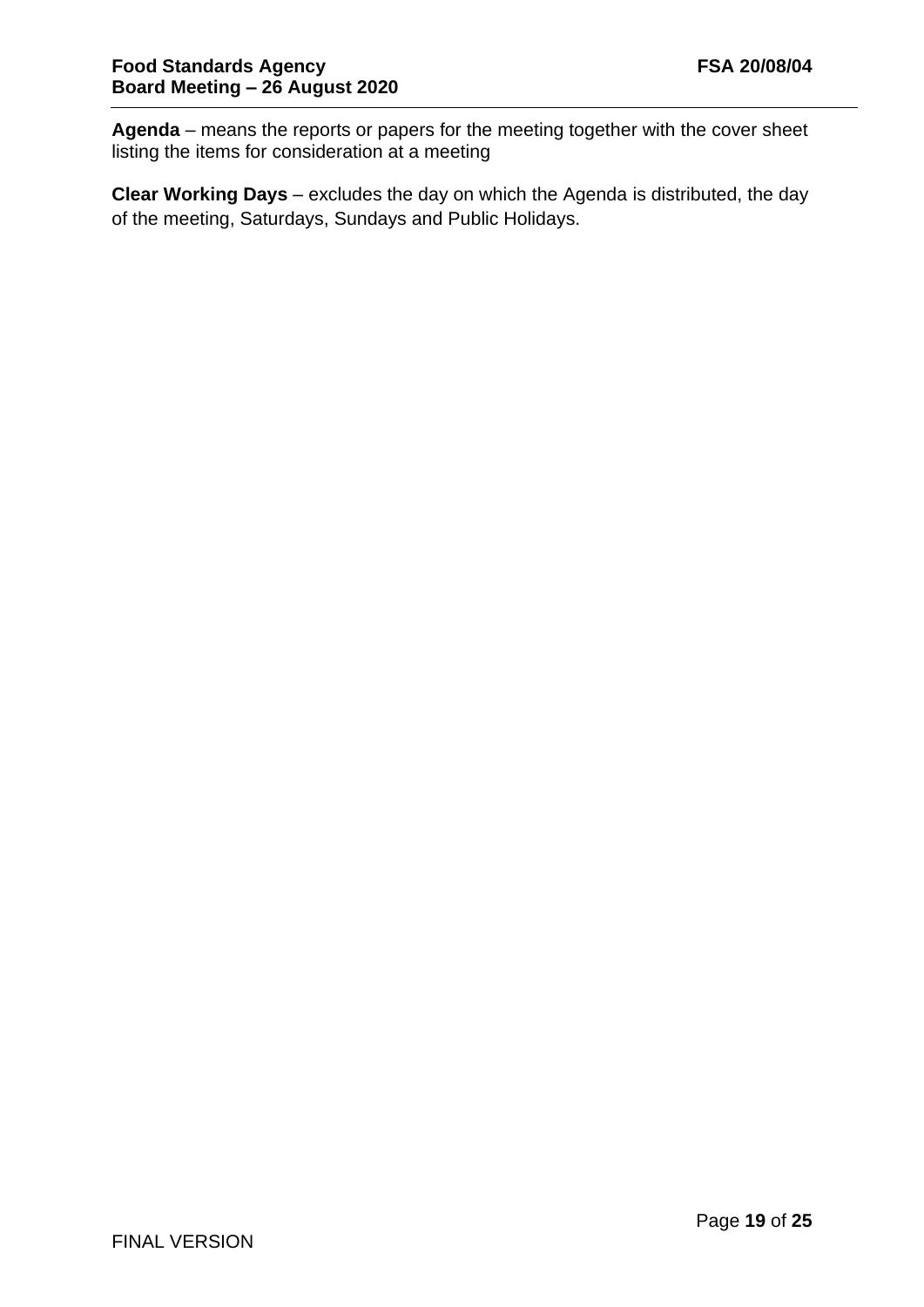### **ANNEX E**

#### **Food Standards Agency Governance and Powers**

#### **INTRODUCTION**

- 1. As we approach the end of the Transition Period and prepare for the FSA to assume new responsibilities, this paper provides a timely summary of the FSA's responsibilities and powers. The response to COVID-19, and the need for the FSA to provide emergency advice to local and national government about risk and risk management has also highlighted the importance of a clear understanding of what the FSA is empowered to do, and how it discharges its statutory responsibilities.
- 2. Background information about the history of problems with food safety and authenticity that lead to the FSA's creation can be found in the report of Professor Phillip James (1997) and the subsequent Government White Paper ("The Food Standards Agency – A Force for Change") (1998). The White Paper is particularly helpful in explaining the then Government's original intentions in relation to the role of the FSA.

#### **SUMMARY**

- 3. Questions arise from time to time as to the extent of the Food Standards Agency's (FSA) powers and responsibilities vis a vis the Administrations in England, Wales and Northern Ireland, and local authorities in those three countries. What is the extent of the FSA's remit: when can it determine issues, and when is its role advisory; when, if at all, in relation to local authorities, can it direct as opposed to recommend?
- 4. In summary, save for its role in the carrying out Official Controls in meat plants, the role of the FSA is essentially an advisory one. The FSA was created in the wake of the Bovine Spongiform Encephalopathy and other food-related crises at the end of the 20<sup>th</sup> century to safeguard consumers' interests by ensuring that there is a separate body, created by statute and non-ministerial, able to give independent advice to Ministers and the public to guard against risks associated with the consumption of food.
- 5. The FSA can make policy recommendations to Governments in all three countries and to other public authorities. It has no power to determine policy itself. In relation to local authorities, the FSA can give guidance and can recommend a course of action but has no power of direction. That power rests with Ministers.
- 6. Whilst the remit of the FSA varies across the three countries, the nature of its powers and responsibilities vis a vis the Administrations of those three countries is identical, save in one respect: where the FSA acts on behalf of the UK Government in international relations it acts for the Westminster Government. Any arrangements to consult or otherwise involve the Devolved Administrations in the FSA's international work, whether in Brussels or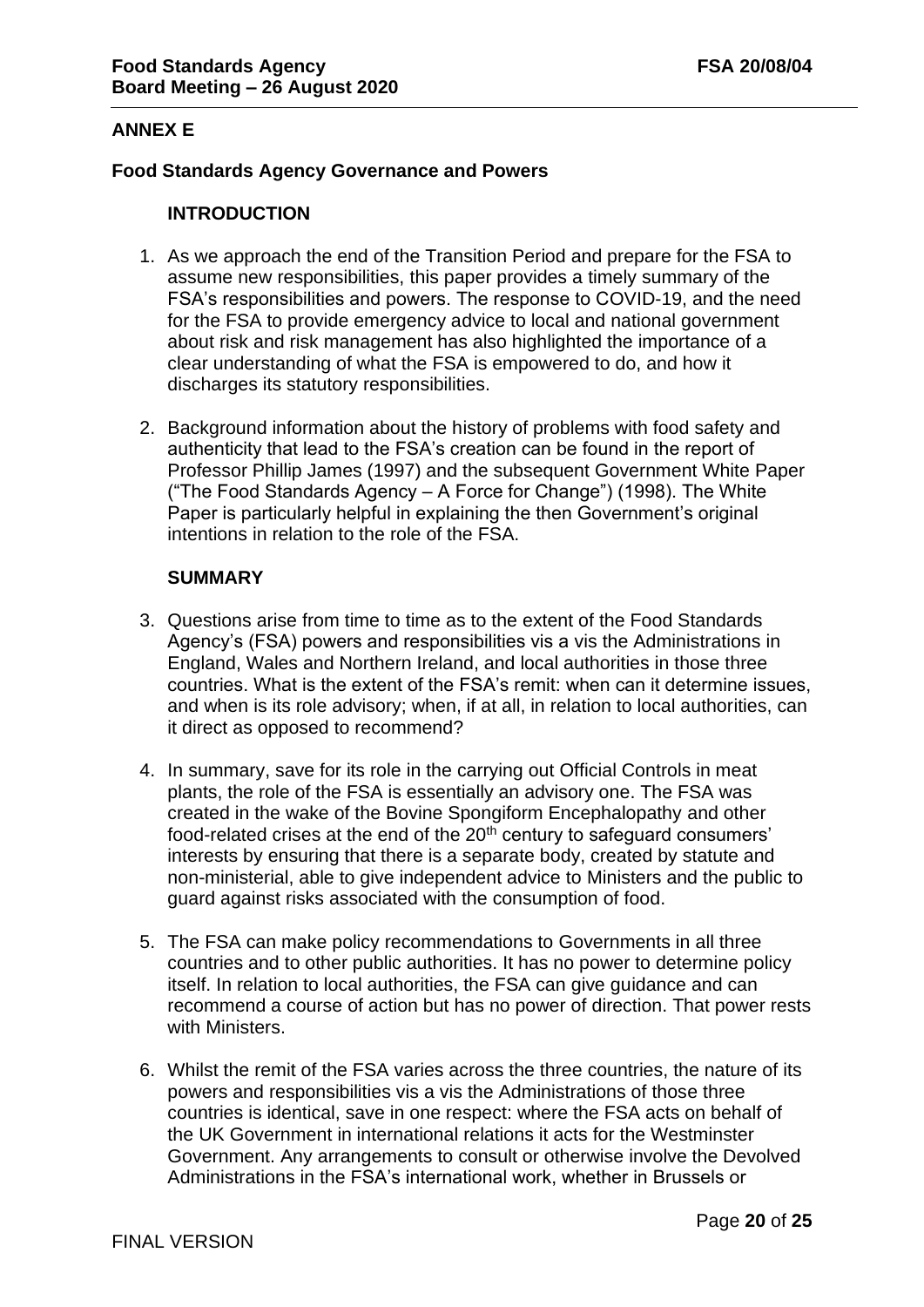elsewhere, need to take account of the wider UK Government devolutionary arrangements for working with those Administrations.

7. The UK's departure from the EU, and the end of the post-departure Transition Period do not in themselves alter any of the above.

### **DETAIL**

8. The remit and powers of the Food Standards Agency (FSA) derive from a combination of four sources: the FSA's legal constitution, the operation of Devolution within the UK, arrangements put in place as part of the administration of government and custom and practice – particularly as regards working with the EU - developed since the FSA was created.

#### **The Law – the FSA as a "Creature of Statute"**

- 9. The law governing the FSA its creation, constitution, purpose and functions – is largely contained in the Food Standards Act 1999 (the 1999 Act).
- 10.Section 1 of the 1999 Act creates the FSA and, in subsection (2), states: "*The main objective of the Agency in carrying out its functions is to protect public health from risks which may arise in connection with the consumption of food (including risks caused by the way in which it is produced or supplied) and otherwise to protect the interests of consumers in relation to food.*"
- 11.As a statutory creation the FSA can only do the things Parliament has, through statute, given it a power or duty to do. Those things – the FSA's functions – are set out elsewhere in the 1999 Act. Its objective in Section 1(2) is not a power. A decision or action may be highly desirable or essential in order to protect public health from an acute food safety risk but the FSA itself is not able to make that decision or take that action unless power to do so is conferred on the FSA by another provision of the 1999 Act or by another statutory provision.
- 12.The 1999 Act is a comparatively short statute (43 sections and some schedules). The provisions to highlight for the purpose of this paper, in relation to the FSA's powers, are Sections 6, 7 and 9, which confer powers for the FSA to develop policy and give advice to Ministers, other public bodies and the public, in relation to food and animal feed, and Sections 19 and 20 which deal with the FSA's power to publish its advice and information and to give guidance on the control of foodborne diseases. The key point in relation to policy is that the FSA's power is to develop, not to determine. The FSA has no power to determine food safety or any other food-related policy.

### **Administration of Government**

13.For the first ten years of its existence the FSA's remit reflected the intentions of the Government on its creation in 2000. The FSA was responsible for the development of food safety policy, and of much nutritional and food labelling policy throughout the UK. In 2010 the incoming Conservative/Liberal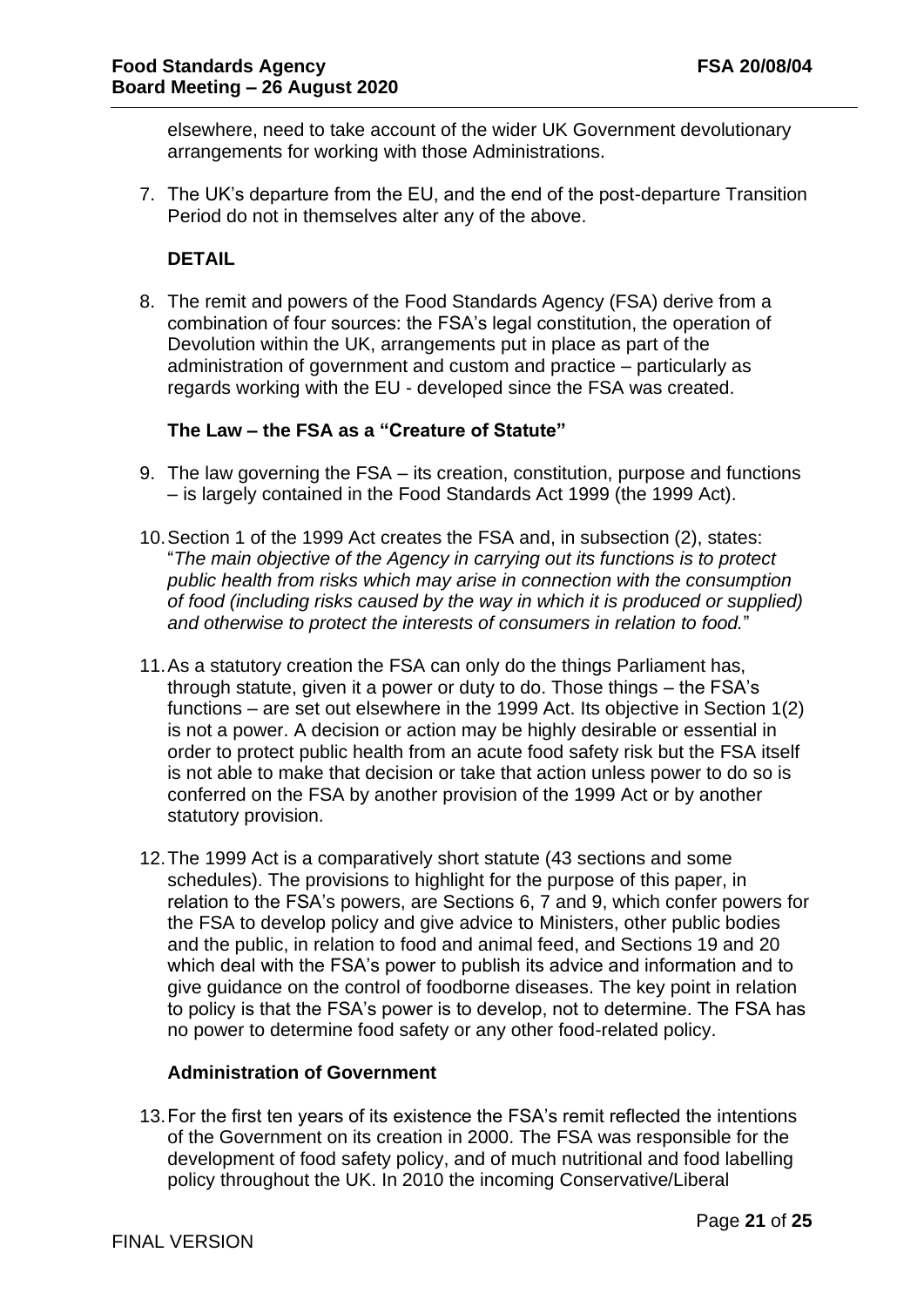Democrat coalition moved the FSA's responsibility for nutrition policy and nonfood safety (i.e. authenticity) labelling in England to the Department of Health in the case of nutrition policy, and to the Department of the Environment, Food and Rural Affairs (DEFRA) in the case of labelling. These changes were made through "machinery of government" procedures. They were treated in the same way as other alterations in responsibilities and remits might be handled between government departments. No changes were made to the 1999 Act. Two points follow from this:

- Since they were done through the "machinery of government" procedures they could be undone, in whole or in part in the same way, and
- Because no alteration or limitation has been made to the functions and objective of the FSA under the 1999 Act there is no "interest of consumers in relation to food" that is "off limits" for the FSA. Strictly it could amount to an unlawful fettering of discretion if the FSA regarded itself as having no power to opine or advise on – for example – a matter of labelling policy in England. However, it might be thought under the current arrangements that the role of the FSA in relation to those areas of policy moved elsewhere in England in 2010 is a residual one – akin to a "watching brief" - so that the FSA would express a view or give advice only if it felt that interests of consumers were at risk of very significant imminent harm.

# **Devolution**

- 14.The period leading up to the creation of the FSA coincided with devolution of substantial responsibilities to newly established administrations in Scotland, Wales and Northern Ireland. Food and animal feed became matters of devolved competence and the 1999 Act reflected this in the way the FSA is constituted, governed and managed. The FSA is unusual if not unique, in having been set up after the Devolution Settlement, but with a UK-wide remit. The FSA Board had to contain members (one for each of Wales and Northern Ireland, two for Scotland) appointed by the Devolved Administrations<sup>2</sup> and the FSA had to maintain offices in and appoint Directors for each country. Advisory Committees were created for Wales, Scotland and Northern Ireland to advise the FSA Board on matters connected with its functions in those countries. Finally, the Devolved Administrations are able, if they so decide, to remove responsibilities from the FSA and deal with the relevant matters themselves. The Scottish Government invoked this power and created Food Standards Scotland in 2015.
- 15.The FSA's responsibilities and accountability to the Devolved Administrations in Wales and Northern Ireland are equivalent, in areas within the devolved competence of those Administrations, to its responsibilities and accountability

<sup>2</sup> The devolutionary provisions of the 1999 Act relating to Scotland became inoperable after the creation of Food Standards Scotland in 2015. Orders were prepared under s.33 of the 1999 Act and s.104 of the Scotland Act to make amendments reflecting the creation of FSS. They still have not been made. This is because the s.33 order has to be approved by all 4 legislatures and that has never (due to logistical issues only) been achieved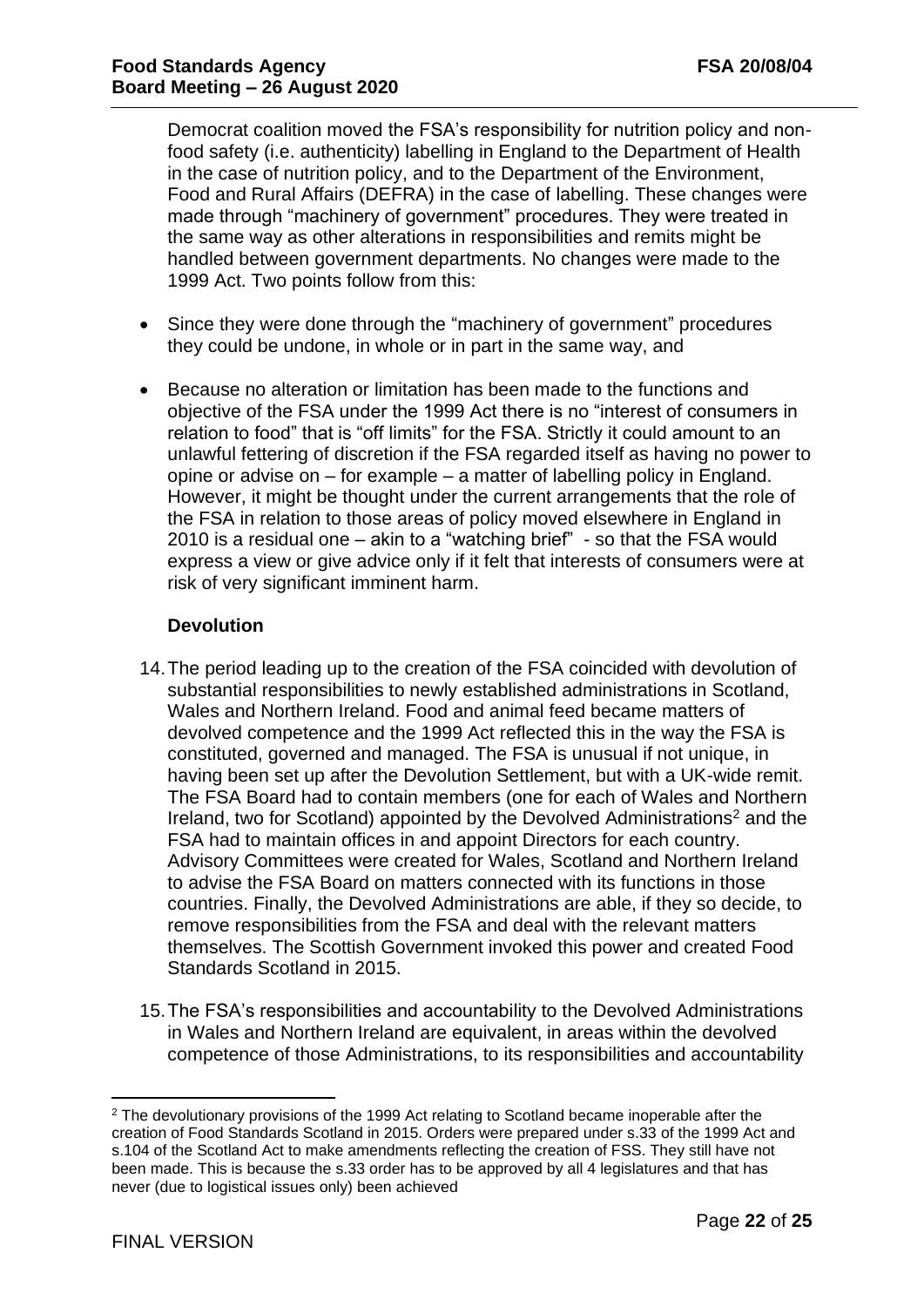to the Westminster Government. International relations are not matters of devolved competence. Where the FSA works in Europe or elsewhere it does so as part of the Westminster, UK, Government.

### **Custom and Practice**

- 16.The preceding sections of this paper may create the impression that the FSA is a purely advisory body, with no executive power at all. In practice the FSA has exercised considerable executive authority in a number of areas.
- In the event of a food poisoning incident or outbreak other government departments, local authorities, industry and consumers look to the FSA to take swift, decisive action. Whilst there can from time to time be uncertainty as to the boundaries of this area of FSA responsibility – is a particular incident a matter for the FSA, or for DEFRA or Public Health England? – the FSA's role in managing food safety incidents has never been challenged.
- The FSA has clear responsibilities for applying food safety legislation in certain food businesses<sup>3</sup>. When the FSA was created the former Meat Hygiene Service (MHS) already existed as an agency within DEFRA. The MHS became an Executive Agency of the FSA. In 2010, to realise management and financial efficiencies the organisations of the FSA and MHS were merged.
- The White Paper prior to the 1999 Act made clear that it was envisaged that the FSA would assume responsibility in Brussels for providing technical input to working groups of the EU. In practice, as the way in which the making of subordinate legislation in Brussels has evolved, with more and more decisions taken by Commission Working Parties and other committees, FSA officials took on a greater responsibility for contributing the UK position in relation to those decisions. This FSA role has been uncontroversial. The nature of decisions taken (for example appropriate levels for the presence of certain contaminants in food, or the addition or removal of a particular imported food or food ingredient from a list of approved imports into the EU) has been technical and the FSA developed effective mechanisms for identifying the rare occasions when a particular issue was politically, or for other reasons, sensitive and for ensuring wider government involvement on those occasions.

### **The FSA and Local Authorities**

- 17.Local authorities had been exercising functions in relation to food safety and authenticity for a long time prior to the FSA's creation. Like the FSA local authorities are statutory corporations and in relation to food safety many of their functions were codified and strengthened in the Food Safety Act 1990.
- 18.Sometimes officials in central government regard local authorities as their agents, acting on their behalf. In some instances this may be correct. However, in the case of local authorities' functions in respect of food safety and authenticity, and the relationship between the FSA and local authorities, it

<sup>&</sup>lt;sup>3</sup> The relevant legal provisions are contained in regulations made under the European Communities Act 1972 rather than the 1999 Act.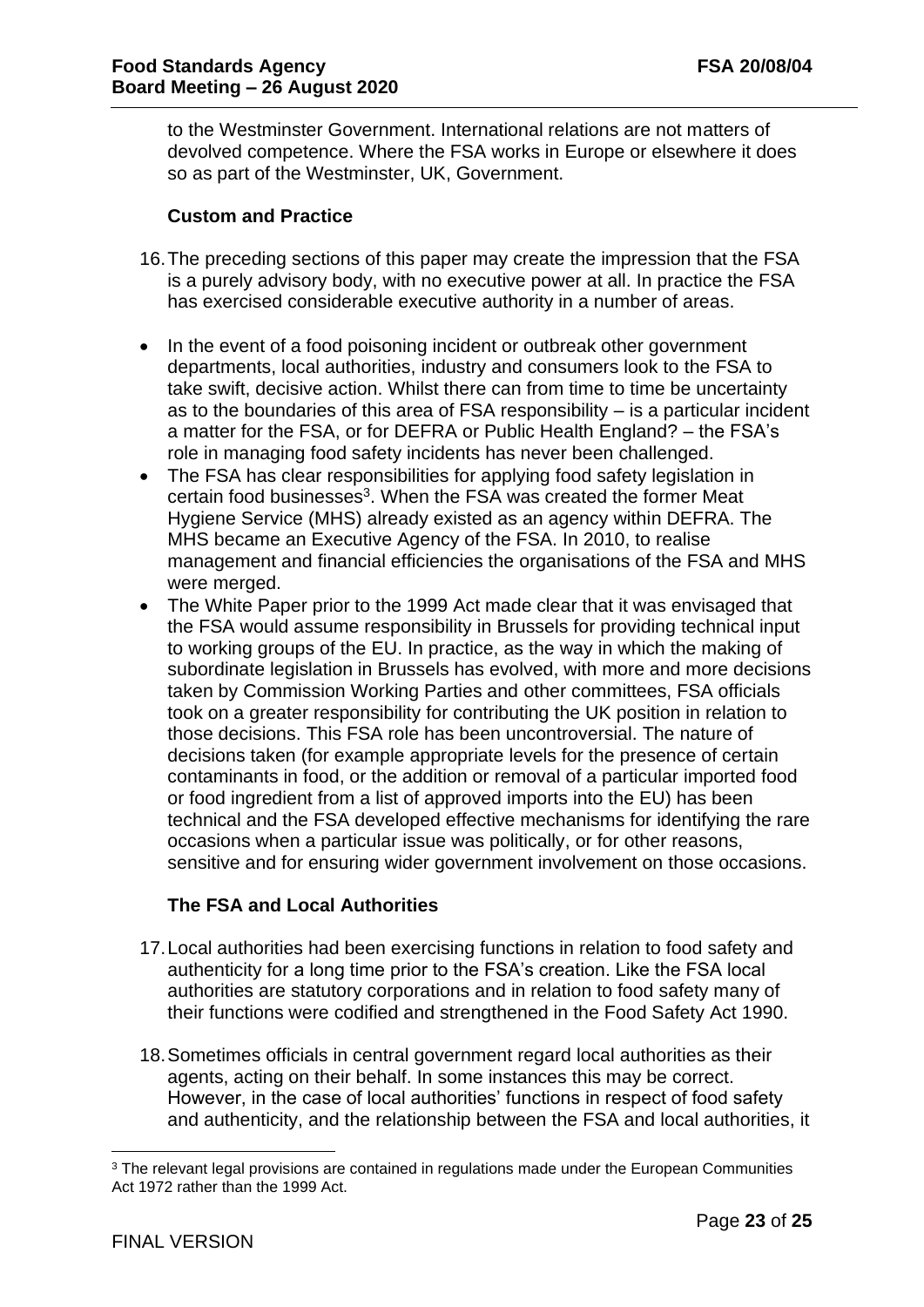is not. The FSA has no power to direct local authorities, or any particular authority. The FSA can advise and give guidance, but if it is thought that a local authority must be directed to take, or refrain from taking, a particular action, it is the Secretary of State in England, and in the Devolved Administrations it is the appropriate Minister within that Administration, who under the Food Safety Act 1990 has the relevant power. This is the case whether the local authority is in England, Wales or Northern Ireland (or Scotland, as Food Standards Scotland illustrated with the long-running litigation concerning a food business selling unpasteurised cheese). It is clear from the 1999 Act that the FSA's relationship with local authorities is more one of monitoring, and, if appropriate of reporting poor performance<sup>4</sup>, than of directing.

# **'Policy', 'Guidance', 'Recommendations' and 'Advice'**

- 19.The FSA's status, and the way in which the FSA describes itself or is described by others, are not always helpful in maintaining clarity as to the extent of the FSA's powers and role.
- 20.The FSA is a non-ministerial department. That status is frequently useful. It means that when, within the Whitehall Departmental world, invitations are being issued to "all departments", the FSA can have a seat at the table. But it is easy for newcomers to the FSA, particularly those with experience of working within other departments, to assume that, like other departments, there will be some policy areas that are exclusive to the FSA; that in those areas the decision of the FSA is final. Strictly this can never be correct. It may be that in practice, recognising that in some areas the expertise of the FSA is preeminent and that it would be wasteful and unnecessary to replicate that expertise elsewhere in government, Ministers are content to accept a recommendation from the FSA without question. But any Minister – whether in Westminster, Wales of Northern Ireland – can choose not to follow FSA advice, whether that advice is a mild suggestion of the strongest recommendation.
- 21.The FSA is often labelled as a "regulator" of the food industry, for certain purposes. But it lacks many of the attributes commonly regarded as those of a regulator. Save for meat plants, the FSA cannot tell food businesses what they must do or not do or take action to sanction businesses for regulatory breaches. In the majority of cases those powers belong to local authority officials. And as indicated above, the FSA cannot insist that those officials take, or refrain from taking, any particular action. The FSA's "guidance" is just that. A local authority that fails to follow guidance from the FSA without good reason might place itself in a difficult position in any subsequent proceedings, but "guidance" can never be mandatory.

<sup>4</sup> Under the Official Food and Feed Control Regulations 2009 the FSA can require a local authority to publish an FSA report into its performance